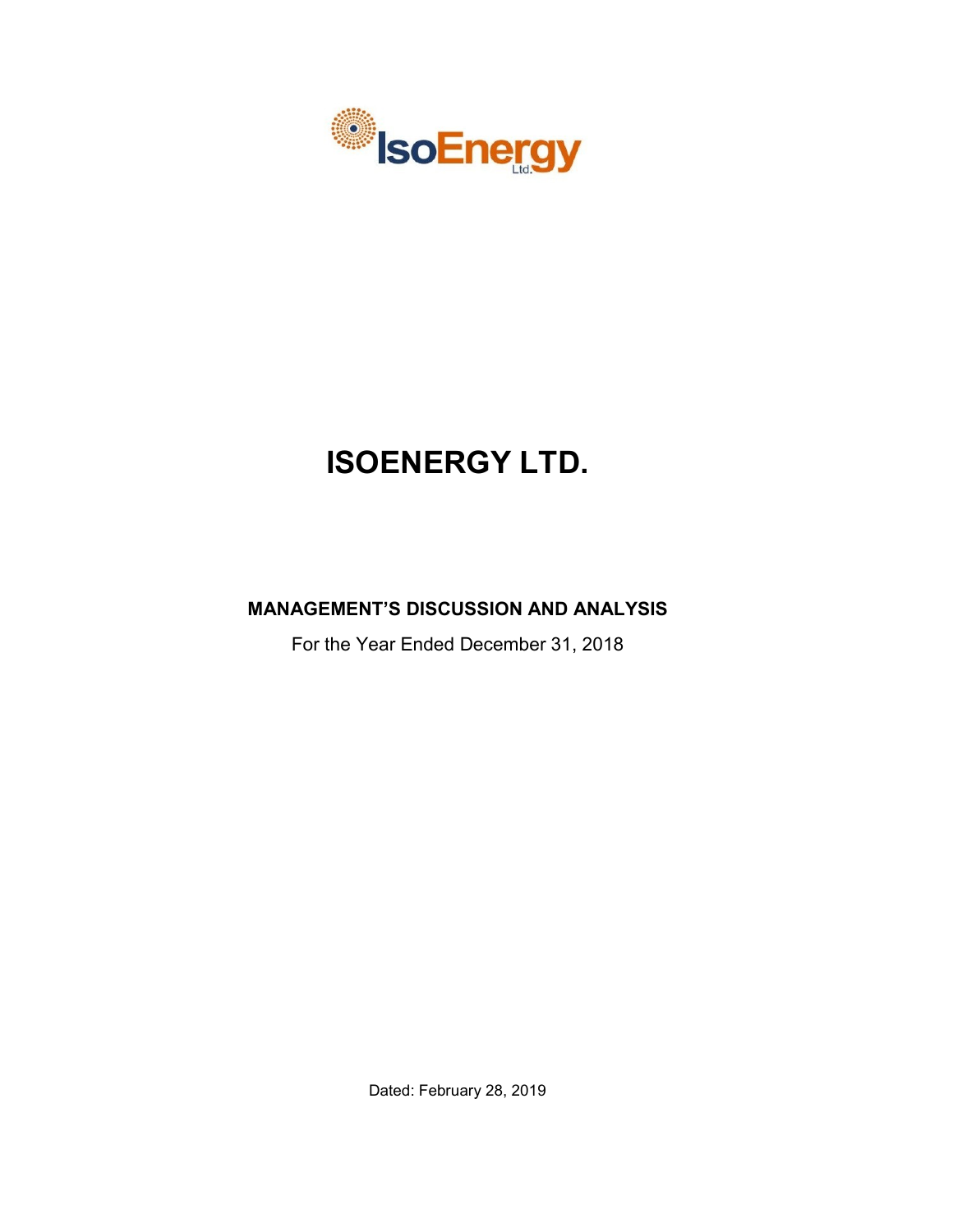## **GENERAL**

This management's discussion and analysis ("**MD&A**") is management's interpretation of the results and financial condition of IsoEnergy Ltd. ("**Iso**" or the "**Company**") for the year ended December 31, 2018 and includes events up to the date of this MD&A. This discussion should be read in conjunction with the audited consolidated financial statements for the years ended December 31, 2018 and 2017 and the notes thereto (together, the "**Annual Financial Statements**") and other corporate filings all of which are available under the Company's profile on SEDAR at www.sedar.com. All dollar figures stated herein are expressed in Canadian dollars, unless otherwise specified. This MD&A contains forward-looking information. Please see "Note Regarding Forward-Looking Information" for a discussion of the risks, uncertainties and assumptions used to develop the Company's forward-looking information.

## **Technical Disclosure**

All scientific and technical information in this MD&A has been reviewed and approved by Mr. Steve Blower, P.Geo., Vice President – Exploration for IsoEnergy. Mr. Blower is a qualified person for the purposes of National Instrument 43-101 *Standards of Disclosure for Mineral Projects ("***NI 43-101***")*. Mr. Blower has verified the sampling, analytical, and test data underlying the information or opinions contained herein by reviewing original data certificates or reviewing the data collection protocols.

For additional information regarding the Company's Radio project and Thorburn Lake project, including its quality assurance and quality control procedures, please see the technical report entitled "Technical Report for the Radio Project, Northern Saskatchewan" dated effective August 19, 2016 and the technical report entitled "Technical Report for the Thorburn Lake Project, Northern Saskatchewan" dated effective September 26, 2016, respectively, in each case, on the Company's profile at [www.sedar.com.](http://www.sedar.com/)

The historical mineral resource estimate at the Mountain Lake project referred to below, was reported in the technical report entitled "Mountain Lake Property, Nunavut" and dated February 15, 2005. This resource is a historical estimate and a qualified person has not done sufficient work to classify the historical estimate as a current mineral resource estimate. As a result, the historical estimate is not being treated as a current mineral resource. However, the Company believes that the historical estimate is relevant and reliable, as it was prepared by a "qualified person" (as defined in NI 43-101) with significant experience with the project, using methods that were standard in the industry.

The historical estimate was prepared with the polygonal method using only intervals greater than 0.1%  $U_3O_8$  with a vertical thickness of at least 1.0 metre. Polygon sides were determined by drawing lines perpendicular to, and one half the distance to each adjacent drill hole. Estimated uranium was then obtained by multiplying the polygon areas by their thickness, a specific gravity of 2.5, and the grade of the drill hole interval. The mineral resource was classified as inferred.

In order to upgrade or verify the historical estimate as a current mineral resource estimate, the Company anticipates that it will need to incorporate the drilling data collected by Triex Minerals Corp. and Pitchstone Exploration Ltd. between 2006 and 2008. There are no more recent estimates available to the Company.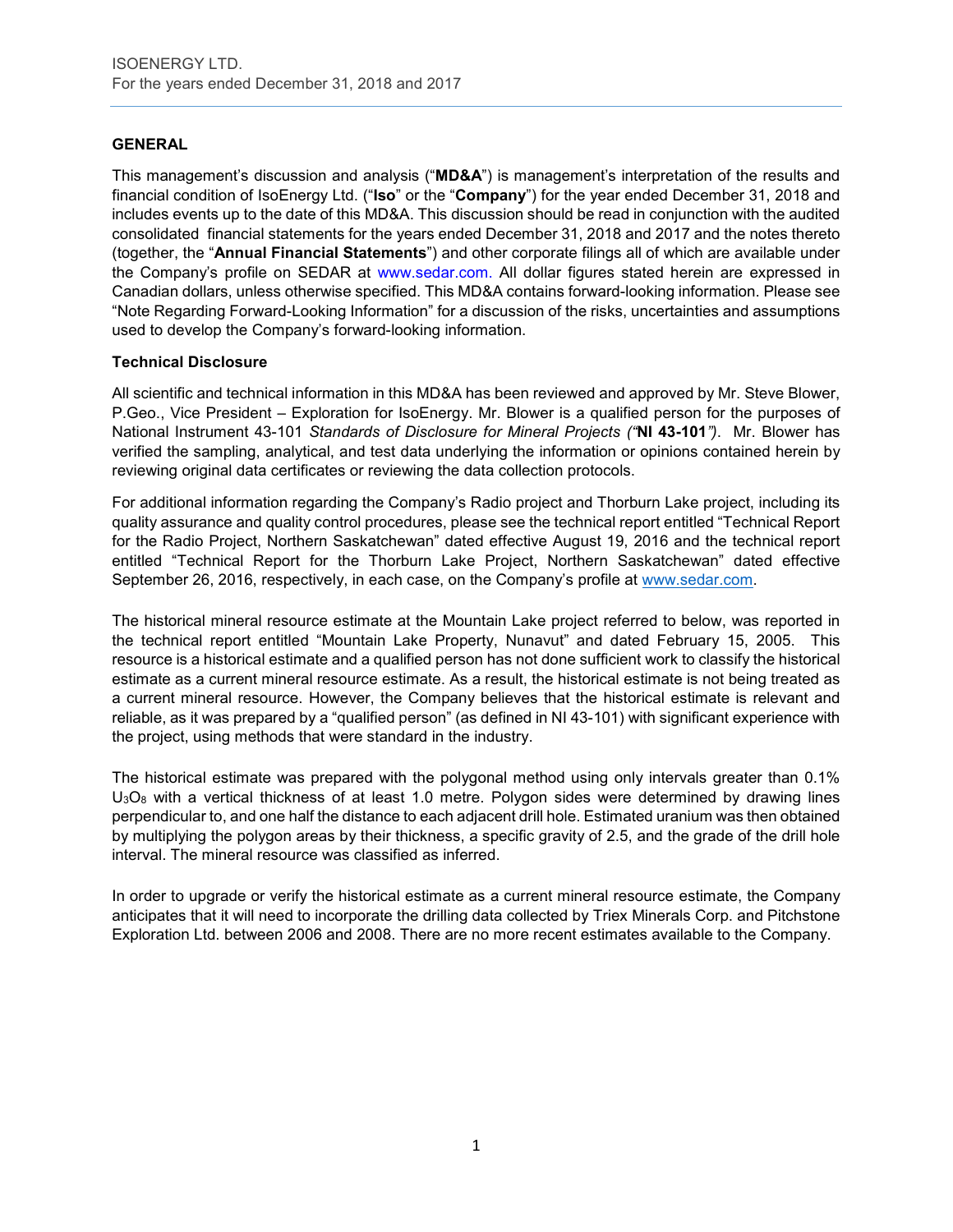## **BACKGROUND**

#### **Overview**

IsoEnergy was incorporated on February 2, 2016 under the *Business Corporations Act* (British Columbia) as a wholly-owned subsidiary of NexGen Energy Ltd. ("**NexGen**") to acquire certain exploration assets of NexGen. NexGen is a Canadian based uranium exploration company focused on the advancement of its Rook 1 Project in the Athabasca Basin, Saskatchewan. On October 19, 2016, IsoEnergy was listed on the TSXV as a Tier 2 Mining Issuer. NexGen's common shares are listed and posted for trading on the Toronto Stock Exchange and NYSE American LLC. As of the date hereof, NexGen holds 53.35% of the outstanding IsoEnergy common shares.

The principal business activity of IsoEnergy is the acquisition and exploration of uranium mineral properties, principally in the Athabasca Basin of Saskatchewan. IsoEnergy's uranium mineral properties are summarized in Table 1 below.

| Table 1 - Summary of Uranium Mineral Properties |  |  |  |  |  |
|-------------------------------------------------|--|--|--|--|--|
|-------------------------------------------------|--|--|--|--|--|

| Area         | <b>Project</b>         | <b>Hectares</b> | <b>Date</b><br><b>Acquired</b> | <b>Acquisition Type</b> | <b>Encumbrances</b>           |
|--------------|------------------------|-----------------|--------------------------------|-------------------------|-------------------------------|
| Saskatchewan | Radio                  | 805             | 2016                           | Spun-out from NexGen    | 2% NSR*                       |
|              | <b>Thorburn Lake</b>   | 2,802           | 2016                           | Spun-out from NexGen    | 1% NSR and 10% Cl**           |
|              | 2Z                     | 354             | 2016                           | Spun-out from NexGen    | 2% NSR*                       |
|              | Carlson Creek          | 759             | 2016                           | Spun-out from NexGen    | 1% NSR and 10% Cl**           |
|              | Madison                | 1,347           | 2016                           | Spun-out from NexGen    | 2% NSR*                       |
|              | North Thorburn         | 1.708           | 2016                           | Purchased               | None                          |
|              | Geiger                 | 12,593          | 2017/8                         | Purchased               | NPI applies to some claims*** |
|              | Fox                    | 1.374           | 2017                           | Staked                  | None                          |
|              | East Rim               | 6.703           | 2017                           | Staked                  | None                          |
|              | Full Moon              | 4,872           | 2017                           | Staked                  | None                          |
|              | Whitewater             | 27,529          | 2018                           | Staked                  | None                          |
|              | Larocque East          | 3,155           | 2018                           | Purchased               | None                          |
|              | <b>Whitewater East</b> | 1,147           | 2018                           | Staked                  | None                          |
|              | subtotal               | 65,148          |                                |                         |                               |
| Nunavut      | Mountain Lake          | 5,625           | 2016                           | Staked                  | None                          |
|              |                        | 70,773          |                                |                         |                               |

\* 2% Net Smelter Royalty ("**NSR**") on minerals other than diamonds, plus a 2% Gross Overriding Royalty on diamonds

\*\* 1% NSR plus a 10% Carried Interest ("**CI**"). The CI can be converted to an additional 1% NSR at the Holder's option.

\*\*\* Sliding scale Net Profits Interest ("NPI") ranging between 0% and 20% applies to a 7.5% interest in certain claims.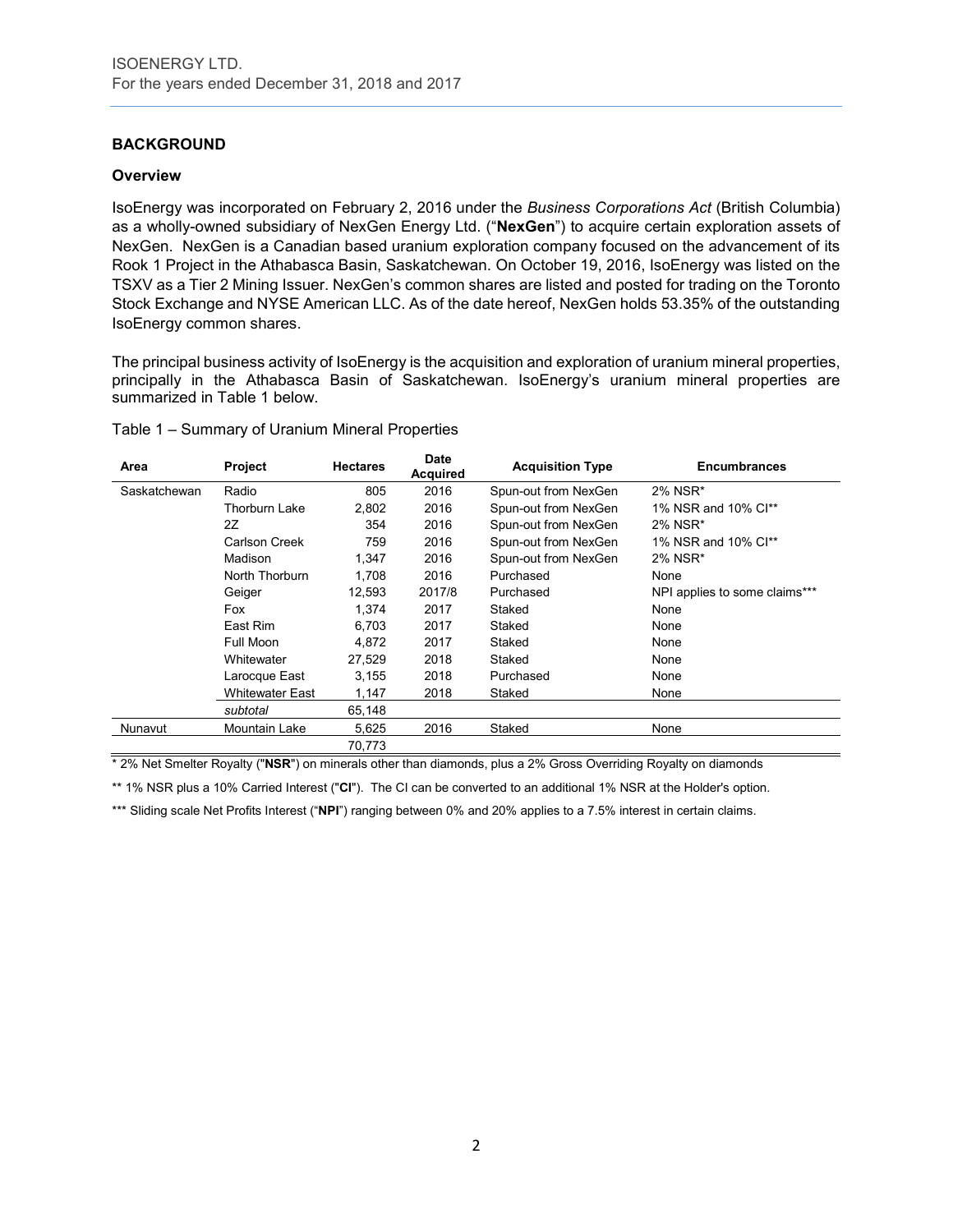Figure 1 shows the location of the Company's properties in Saskatchewan.

Figure 1 – Property Location Map



## **OVERALL PERFORMANCE**

#### **General**

In the year ended December 31, 2018, the Company carried out exploration work on some of its properties in the Athabasca Basin, primarily Geiger, and increased its property portfolio by way of acquisition and staking, all as more particularly discussed below under "Results of Operations".

As an exploration stage company, IsoEnergy does not have revenues and is expected to generate operating losses. As at December 31, 2018, the Company had cash of \$6,405,256, an accumulated deficit of \$6,860,622 and working capital (defined as current assets less accounts payable and accrued liabilities) of \$6,293,701.

The Annual Financial Statements do not include any adjustments relating to the recoverability and classification of recorded asset amounts and classification of liabilities that might be necessary should the Company be unable to continue as a going concern.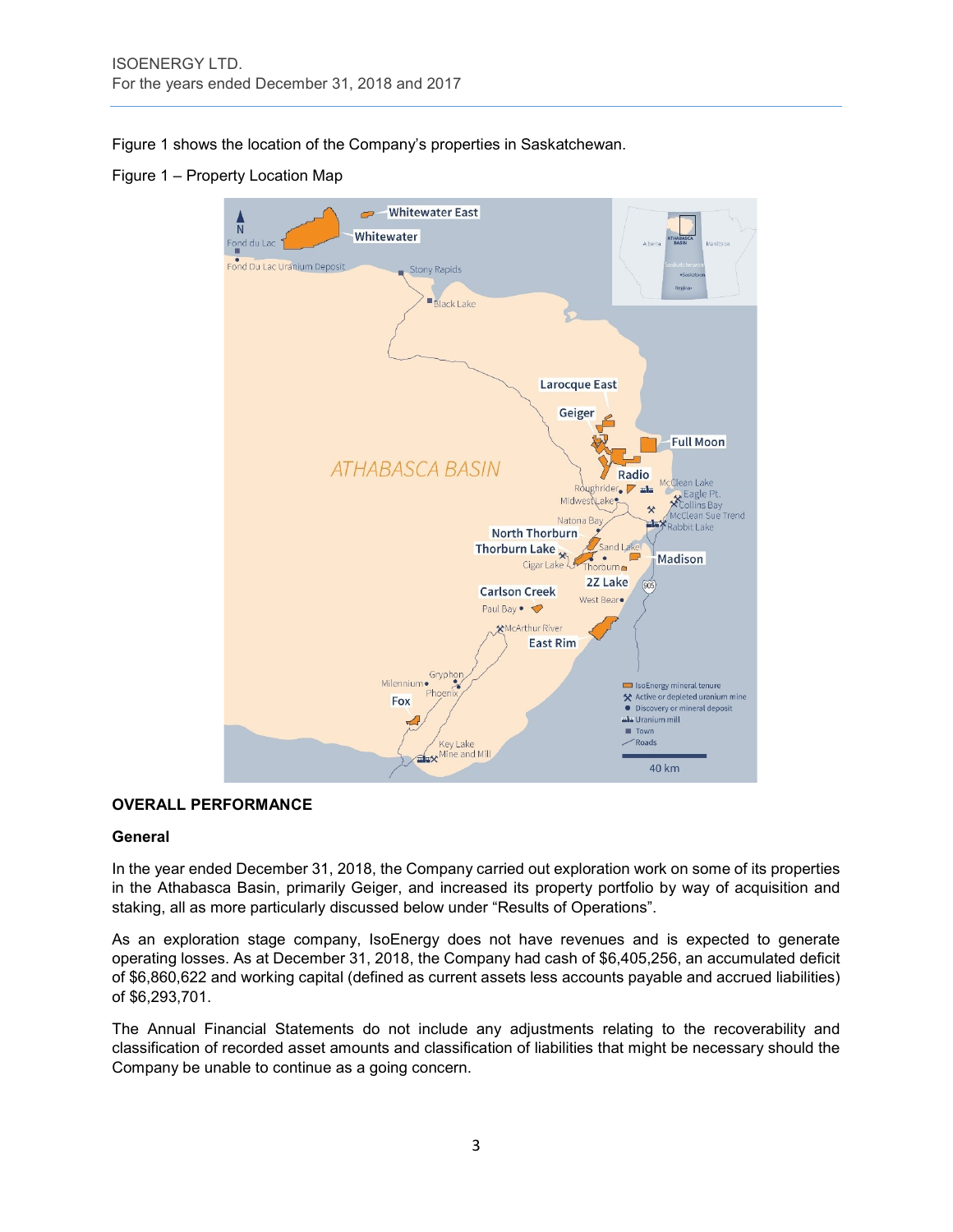## **Industry and Economic Factors that May Affect the Business**

The business of mining for minerals involves a high degree of risk. IsoEnergy is an exploration company and is subject to risks and challenges similar to companies in a comparable stage and industry. These risks include, but are not limited to, the challenges of securing adequate capital, exploration, development and operational risks inherent in the mining industry; changes in government policies and regulations; the ability to obtain the necessary permitting; as well as global economic and uranium price volatility; all of which are uncertain.

The underlying value of the Company's exploration and evaluation assets is dependent upon the existence and economic recovery of mineral reserves and is subject to, but not limited to, the risks and challenges identified above. Changes in future conditions could require material write-downs of the carrying value of the Company's exploration and evaluation assets.

In particular, the Company does not generate revenue. As a result, IsoEnergy continues to be dependent on third party financing to continue exploration activities on the Company's properties. Accordingly, the Company's future performance will be most affected by its access to financing, whether debt, equity or other means. Access to such financing, in turn, is affected by general economic conditions, the price of uranium, exploration risks and the other factors described in the section entitled "Risk Factors" included below.

### **DISCUSSION OF OPERATIONS**

#### **Corporate Activities in 2017**

In February 2017, the Company acquired the Mountain Lake uranium deposit in the Hornby Bay Basin, Nunavut. The property consists of five claims totaling 5,625 hectares and was acquired by staking. Mountain Lake is located 100 kilometres southwest of the coastal community of Kugluktuk. The property contains a historical inferred mineral resource estimate of 8.2 million pounds  $U_3O_8$  with an average grade of 0.23% U<sub>3</sub>O<sub>8</sub> contained in 1.6 million tonnes of mineralization.

On May 26, 2017, the Company completed a private placement of 999,999 flow-through common shares at a price of \$1.10 per share, raising aggregate gross proceeds of \$1,099,999.

On July 5, 2017, the Company acquired a 100% interest in the Radio property in exchange for 3,000,000 common shares in the Company. The Company previously had the right to earn a 70% right, title and interest in the Radio property upon incurring \$10,000,000 of expenditures on the Radio Project by July 5, 2017.

On July 26, 2017, IsoEnergy began trading on the OTCQX under the symbol "ISENF".

On August 8, 2017, IsoEnergy acquired a 100% interest in three mineral claims constituting the 4,188 hectare Geiger property (which has subsequently been expanded) in the Eastern Athabasca Basin of Saskatchewan in exchange for an aggregate of 1,000,000 common shares in the Company and a cash payment of \$100,000.

The Geiger property is located adjacent to the Wollaston-Mudjatik transition zone - a major crustal suture in the eastern Athabasca Basin. Sandstone cover at the Geiger property is relatively thin and ranges between 101 metres and 358 metres in previous drilling. A total of 56 historic drill holes have been completed at the Geiger property along 20 kilometres of graphitic conductors. High grade basement hosted uranium mineralization is present on the Geiger property. Historic drill hole HL-50 intersected 2.74%  $U_3O_8$ over 1.2 metres in the basement on the H11 South conductor. Additionally, historic drill hole HL-48 intersected  $0.18\%$  U<sub>3</sub>O<sub>8</sub> over 0.6 metres above the unconformity along the H11 North conductor. Numerous untested gaps up to 1,000 metres long are present on the majority of the conductors on the property.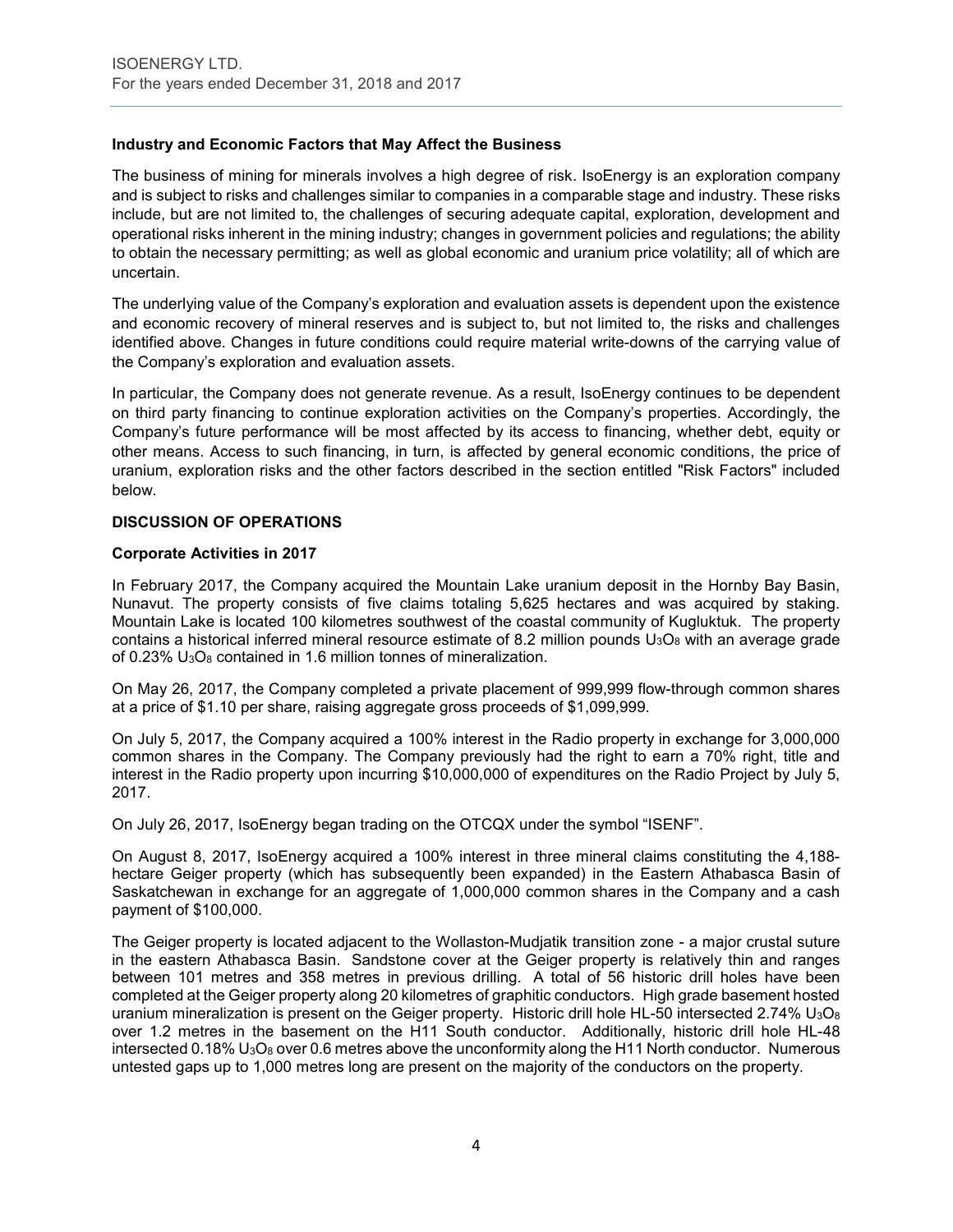In November 2017, the Company staked three new 100% owned uranium exploration properties called Fox, East Rim and Full Moon in the Eastern Athabasca Basin of Saskatchewan. IsoEnergy has also staked additional claims that have been consolidated into the Geiger property discussed above. The aggregate area of all new claims is 14,554 hectares.

Effective December 21, 2017, the Company sold its interest in IsoOre, for nominal consideration and as of December 31, 2017, the Company did not have any subsidiaries.

### **Corporate Activities in 2018**

On January 16, 2018 the Company staked the 25,966-hectare Whitewater property along the north rim of the Athabasca basin.

On March 29, 2018, the Company acquired a 100% interest in 33 mineral claims in the Dawn Lake property constituting the 6,800 hectare Dawn Lake North Block in the Eastern Athabasca Basin of Saskatchewan, in exchange for \$200,000 in cash and 3,330,000 common shares. Dawn Lake North is contiguous with IsoEnergy's recently acquired Geiger property and is located 10 kilometres northwest of IsoEnergy's Radio property and 15 kilometres northwest of Orano Canada's McClean Lake uranium mine and mill. It is treated as an expansion of the Geiger property and the combined set of claims are referred to as Geiger. The total area of the expanded Geiger property is 12,593 hectares.

On April 19, 2018, the Company closed a flow-through and non-flow-through non-brokered private placement. The Company issued 1,675,000 flow-through units (the "**FT Units**") at \$0.54 per FT Unit and 3,095,520 non-flow-through units (the "**Units**") at \$0.40 per Unit raising aggregate gross proceeds of \$2,154,708. Each FT Unit consists of one flow-through common share and one-half of a share purchase warrant (each whole warrant, a "**Warrant**"), with each Warrant entitling the holder to purchase an additional common share for a period of three years at an exercise price of \$0.60. Each Unit consists of one nonflow-through common share and one-half of a Warrant.

On May 3, 2018, the Company entered into an agreement to acquire a 100% interest in 6 mineral claims constituting the 3,200 hectare Larocque East uranium exploration property in the Eastern Athabasca Basin of Saskatchewan, in exchange for \$20,000 in cash and 1,000,000 common shares (the "**Transaction**"). The Transaction closed May 9, 2018.

Additional staking was carried out to extend the Whitewater property on May 14, 2018. The total area of the Whitewater property is now 27,529 hectares. On the same day a new property called Whitewater East (1,147 hectares) was also acquired through staking.

On December 20, 2018, the Company issued 9,173,200 flow-through shares of the Company (the "**FT Shares**") at a price of \$0.44 per FT Share for aggregate gross proceeds of approximately \$4,036,208 and 3,999,600 non flow-through common shares at a price of \$0.38 per common share for gross proceeds of approximately \$1,519,848. Share issuance costs were \$396,772, net of \$104,618 of tax. Share issuance costs includes 553,548 brokers' warrants which were valued using a Black-Sholes model.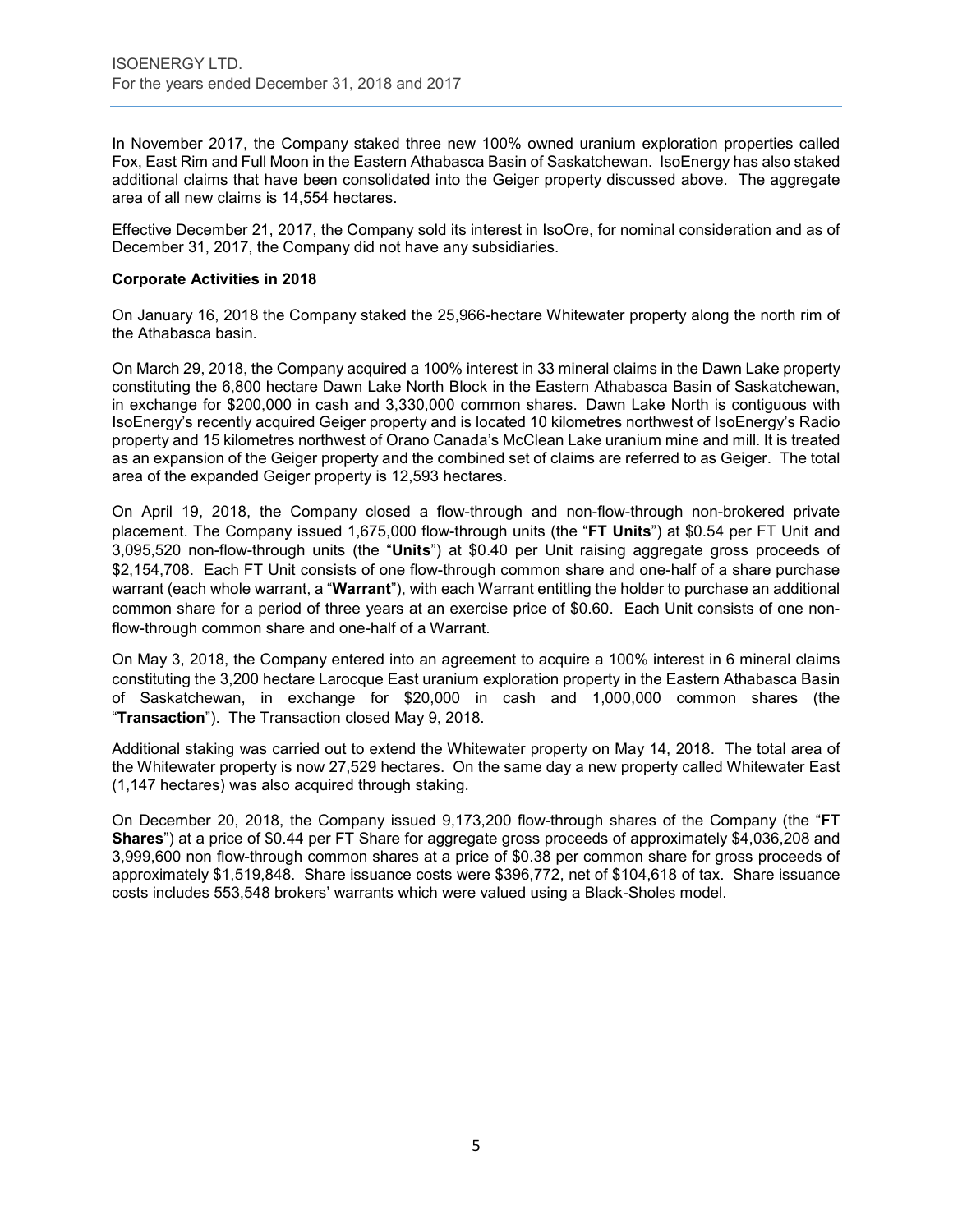## **Exploration and Evaluation Spending**

During the year ended December 31, 2018, IsoEnergy completed a winter drill program at the Geiger property and then completed a summer drill program at the Geiger property, which included one drill hole on the newly acquired Larocque East property. Additionally, a program of airborne radiometric/magnetic geophysical surveying was completed at the Whitewater property.

|                                   | Geiger        | Larocque<br>East | Whitewater | Other    | Total       |
|-----------------------------------|---------------|------------------|------------|----------|-------------|
| <b>Drilling</b>                   | \$<br>970,350 | \$112,199        | \$         | \$21,412 | \$1,103,961 |
| <b>Geological and geophysical</b> | 1.475         | 14.640           | 132.994    | 2.898    | 152.007     |
| <b>Labour and wages</b>           | 305,717       | 308.065          | 39,643     | 40.184   | 693,609     |
| <b>Geochemistry and assays</b>    | 92,035        | 12.181           |            |          | 104,216     |
| Camp costs                        | 126,829       | 15.241           | -          |          | 142,070     |
| <b>Travel and other</b>           | 42,314        | 15,992           | 10.907     | 2.995    | 72,208      |
| <b>Cash expenditures</b>          | 1,538,720     | 478,318          | 183.544    | 67.489   | 2,268,071   |
| <b>Stock-based compensation</b>   | 110.348       | 111.195          | 14.309     |          | 235,852     |
| <b>Depreciation</b>               | 11.295        | 6,322            |            |          | 17,617      |
| <b>Total expenditures</b>         | \$1,660,363   | \$595,835        | \$197,853  | \$67,489 | \$2,521,540 |

During the year ended December 31, 2017, IsoEnergy actively explored three of its nine properties; Radio, Thorburn Lake and Madison, incurring an aggregate of \$2,775,049 of deferred exploration expenditures on its properties as set forth below.

|                                   | Radio     | <b>Thorburn</b><br>Lake | <b>Madison</b> | Other        | <b>Total</b>    |
|-----------------------------------|-----------|-------------------------|----------------|--------------|-----------------|
| <b>Drilling</b>                   | \$554.119 | 595.549<br>\$           | \$<br>383      | \$<br>18.045 | 1,168,096<br>\$ |
| <b>Geological and geophysical</b> | -         | 274.683                 | 103.994        | (180)        | 378.497         |
| <b>Labour and wages</b>           | 114.222   | 141.320                 | 31.179         | 223.677      | 510,398         |
| <b>Geochemistry and assays</b>    | 74.410    | 68.725                  |                |              | 143,135         |
| Camp costs                        | 45.678    | 58.314                  | 22             | 6.589        | 110,603         |
| <b>Travel and other</b>           | 11,168    | 17.612                  | 2,189          | 41,429       | 72,398          |
| <b>Cash expenditures</b>          | 799,597   | 1,156,203               | 137.767        | 289.560      | 2,383,127       |
| <b>Stock-based compensation</b>   | 85.007    | 105.788                 | 19.920         | 146.760      | 357,475         |
| <b>Depreciation</b>               | 14,526    | 19,921                  |                |              | 34,447          |
| <b>Total expenditures</b>         | \$899.130 | \$1,281,912             | \$157.687      | \$436.320    | \$2,775,049     |

A description of these exploration activities during the year ended December 31, 2018 and the year ended December 31, 2017 is set forth below.

## Geiger and Larocque East Drilling – Summer 2018

IsoEnergy completed a summer helicopter supported drilling program at the Geiger and Larocque East properties in July, 2018. The program consisted of 2,366 metres of core drilling in seven drill holes at Geiger, followed by 550 metres of core drilling in one drill hole at Larocque East. At the Geiger property there were two main target areas in the general vicinity of the mineralization observed in winter 2018 drill holes GG18-08 and GG18-09, discussed below under *Geiger – Winter 2018*.None of the Geiger property summer 2018 drill holes were significantly mineralized.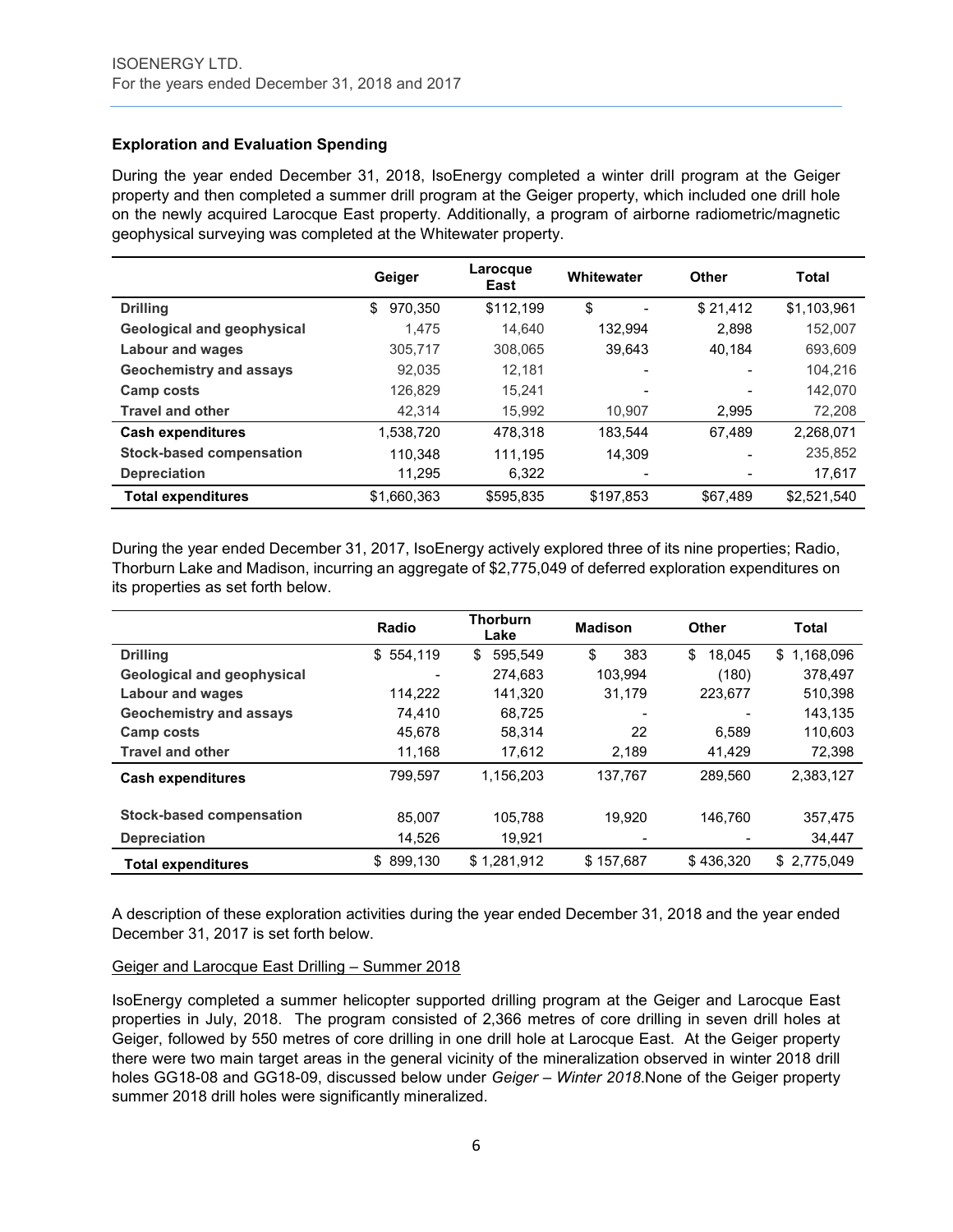One drill hole (the final drill hole of the summer program), LE18-01A, was completed near the western boundary of the Larocque East property and was significantly mineralized. This new discovery has been named the Hurricane Zone. Mineralization within a broad 8.5-metre-long interval of elevated radioactivity straddles the sub-Athabasca unconformity and consists of fracture controlled and disseminated pitchblende with hematite and clay from 338.5-347.0 metres. The mineralized intervals are summarized in Table 2. An off-scale subinterval from 345.0-346.0 metres that includes semi-massive pitchblende averages 6.45%  $U_3O_8$  over 1.0m. The highest assay was 0.5 metres of 8.20%  $U_3O_8$  from 345.0-345.5 metres.

| Hole-ID        | From (m) |       | To $(m)$ Length $(m)$ SPP2 cps $U_3O_8$ $(\%)$ |         |      |
|----------------|----------|-------|------------------------------------------------|---------|------|
| LE18-01A 338.5 |          | 347.0 | 85                                             | >500    | 1.26 |
| includes       | 344.5    | 347.0 | 25                                             | >2500   | 3.58 |
| Includes       | 345.0    | 346.0 | 1 N                                            | >15,000 | 6.45 |

| Table 2 - Larocque East Mineralized Intervals |  |  |  |
|-----------------------------------------------|--|--|--|
|-----------------------------------------------|--|--|--|

### Geiger – Winter 2018

During the period January to March, 2018, IsoEnergy completed a program of core drilling at the Geiger property. Drilling totalled 3,411 metres in nine drill holes. A narrow zone of elevated radioactivity was intersected in drill hole GG18-08 and a thicker zone of weakly elevated radioactivity was intersected in drill hole GG18-09. These are described in more detail below.

## *Drill Hole GG18-08*

Elevated radioactivity in drill hole GG18-08 was intersected within basement pelitic gneiss, approximately 15 metres beneath the base of the Athabasca sandstone. The radioactive interval returned 2.0 metres  $(271.2-273.2 \text{ metres})$  of 0.11%  $U_3O_8$ , 2,227 ppm V, 580 ppm Ni, 407 ppm Co, and 1.5 g/t Ag. The interval includes 0.2 metres (271.2-271.4 metres) of 0.35% U<sub>3</sub>O<sub>8</sub>, 9,320 ppm V, 2,060 ppm Ni, 1,560 ppm Co, and 5.9 g/t Ag. Drill hole GG18-08 is a 50 metre step-out along-strike to the northeast from historic mineralized drill hole HL-76. HL-76 intersected 0.65% U3O8 over 0.1 metres in basement gneiss approximately 43 metres beneath the base of the Athabasca sandstone. GG18-08 is the furthest hole to the northeast along the northeast trending HL11S conductor. According to historical geophysical surveys, the HL11S conductor might extend up to 2.5 kilometres to the northeast beyond GG18-08.

## *Drill Hole GG18-09*

Drill hole GG18-09 is located 1.7 kilometres southwest of drill hole GG18-08. The elevated radioactivity in GG18-09 is relatively thick and straddles the sub-Athabasca unconformity. Within the 19.3 metre interval of elevated radioactivity, a 15.0 metre interval (207.0 to 222.0 metres) averages 0.03%  $U_3O_8$ , 2,600 ppm Cu, 998 ppm Ni, 943 ppm Zn and 2.4 g/t Ag. This broad interval includes individual samples with up to 14,700 ppm Cu, 3,130 ppm Ni, 407 ppm Co, 3,670 ppm Zn and 6.4 g/t Ag. The zone of elevated radioactivity is associated with well developed and locally massive clay alteration and significant core loss. Drill hole GG18-09 is a 50 metre step-out along-strike to the southwest from historic mineralized drill hole HL-50. HL-50 intersected 2.7%  $U_3O_8$  over 1.2 metres in basement gneiss just beneath the base of the Athabasca sandstone.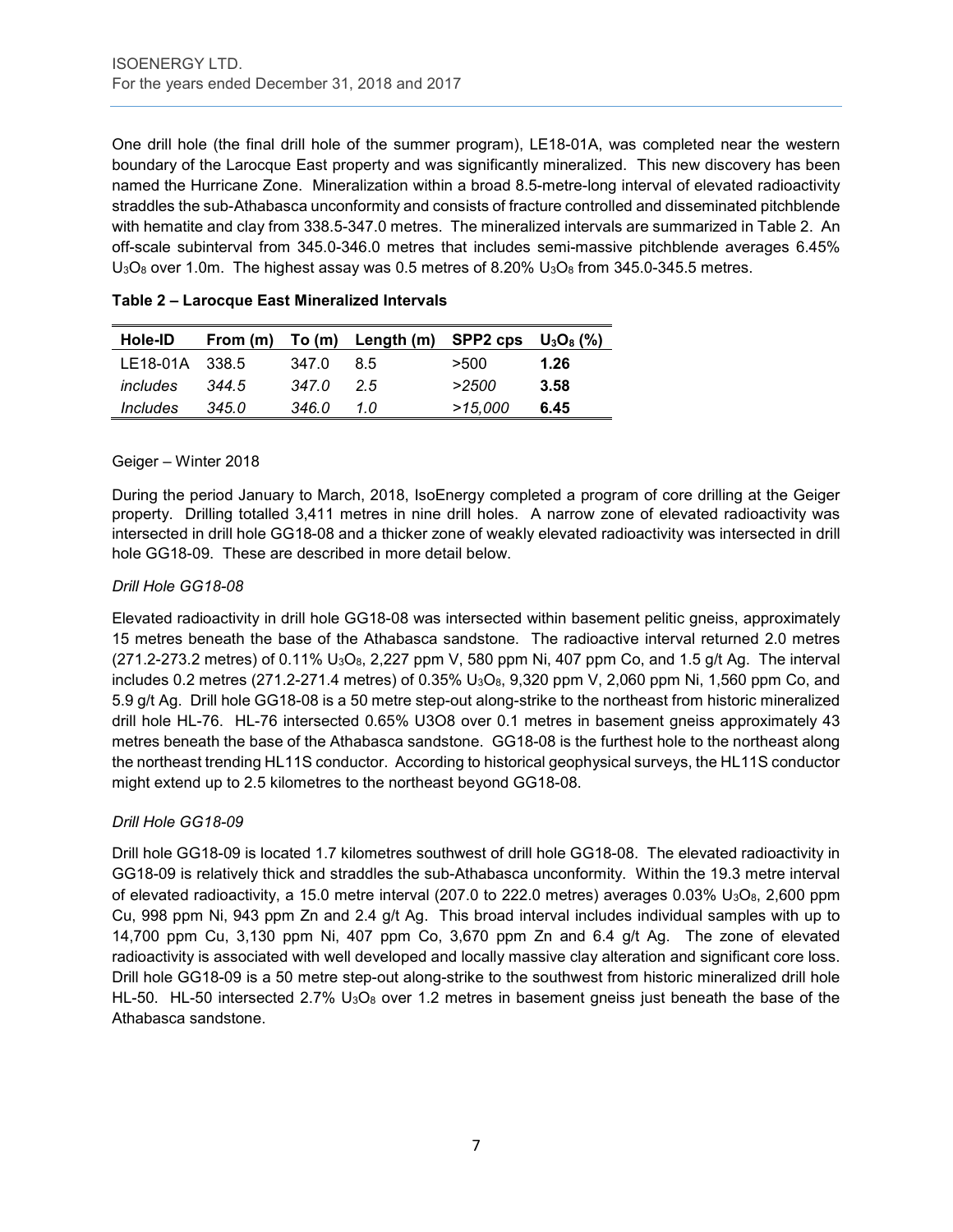## Radio - 2017

At the Radio property, drilling was carried out between January 17 and February 9, 2017 with two core rigs completing 10 drill holes totaling 3,913 metres. Eight of the 10 drill holes targeted a zone of basement clay alteration identified in 2016. Some of the drilling infilled gaps on sections tested in 2016, but most consisted of 200 metre step-outs along-strike or 50-100 metre step-outs up-dip and down-dip. Drill hole RD17-27, a 50-metre step-out up-dip of 2016 drill hole RD16-21A, is the first drill hole at Radio to encounter elevated uranium geochemistry. It intersected 143 ppm uranium over 0.2 metres (240.5-240.7 metres) in a clay altered graphitic fault within the broader zone of basement clay alteration. Although the alteration zone was extended along strike to the northeast, it is waning in volume and intensity in that direction. As well, no significant basement alteration was observed in step-outs to the southwest. Additionally, one hole was drilled to complete a 2013 drill fence along the Roughrider trend, and another was completed on a DCresistivity anomaly in the northern part of the property.

## Thorburn Lake - 2017

In the first quarter of 2017, a total of 4,512 metres of drilling was completed in 10 drill holes at Thorburn Lake. The focus of the program was to evaluate extensions of the weakly mineralized zone drilled in 2016 along-strike to the northeast beneath lake ice, and to evaluate geophysical anomalies generated by a DCresistivity geophysical program also completed in 2016. Depth to the sub-Athabasca unconformity at Thorburn Lake ranges from 290 to 350 metres. Although no significant mineralization was intersected, drill holes TBN17-21 and TBN17-28 extended favourable structure and graphitic units to the northeast. Additionally, coincident structure, alteration and anomalous uranium pathfinder element geochemistry in the sandstone of drill holes TBN-17-23 and TBN-17-27 suggests that they may have overshot their optimal targets.

In the fourth quarter of 2017, a program of ground geophysics was completed. The program consisted of 49.5 line-kilometres of DC-Resistivity surveying on grid lines spaced 200 metres apart. This work extended coverage to the southwest of the area surveyed with DC-Resistivity in 2016 and was designed to initiate exploration on the western half of the property. Compilation and interpretation of the data with prior geophysical surveys has resulted in the identification of target areas that warrant drilling. The target areas are discrete resistivity low anomalies in the basement that coincide with magnetic lineaments. These features may represent areas of hydrothermal alteration along major structures that could be related to basement hosted uranium mineralization.

#### Madison - 2017

A total of 20 line-kilometres of DC-resistivity geophysical surveying was completed at the Madison property during the period from March 28 to April 21, 2017. Results have been compiled and combined with the results of an airborne electromagnetic (VTEM) survey flown by NexGen in 2014. An interpretation of the combined datasets has resulted in the identification of several drilling targets, many of which are discrete VTEM anomalies coincident with DC-resistivity lows and/or magnetic lineaments.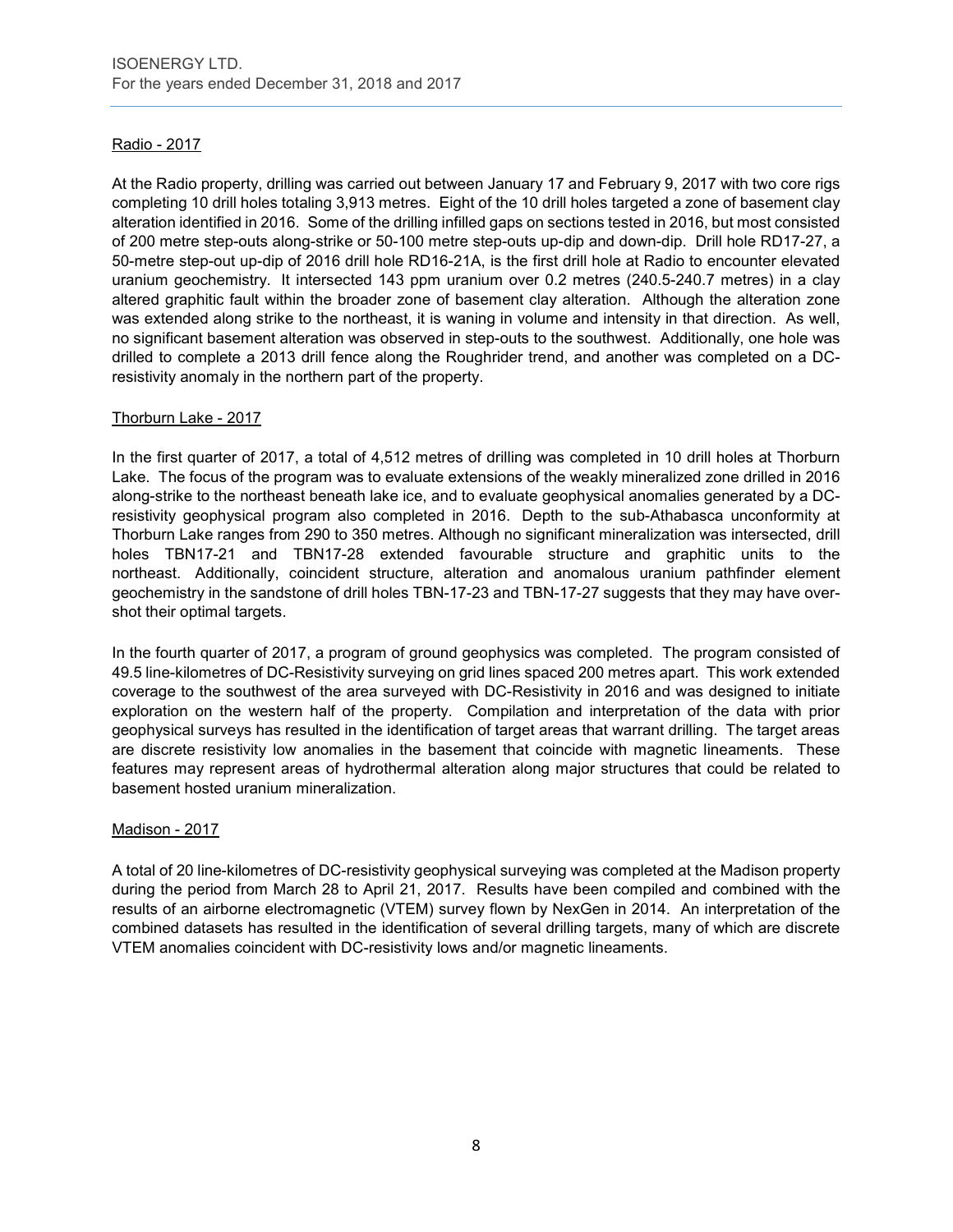## **Outlook**

The Company intends to actively explore all of its projects as and when funds permit. The nature and extent of further exploration on any of the Company's properties however will depend on the results of completed exploration activities, an assessment of its recently acquired properties and the Company's financial resources.

As of the date hereof, the Company's exploration priorities are the Larocque East, Geiger, Thorburn Lake and Radio properties.

At the Larocque East property, a 10-hole follow-up drilling program is currently underway to extend the Hurricane zone mineralization intersected in the Summer 2018 drill campaign. Initial results have been encouraging, with expansion of the mineralized zone on section to a total width of at least 38 metres. Results include 3.5 metres  $@$  10.4% U<sub>3</sub>O<sub>8</sub> in drill hole LE19-02. Additionally, the first attempt to expand the mineralization along-strike to the east was successful, with a substantial radioactive interval intersected in drill hole LE19-06. Assays for drill hole LE19-06 are pending. It is expected that additional drilling will be done at the Hurricane zone in 2019 following the completion of the current program.

Additional exploration drilling is also planned for several target areas at the Geiger property. Future work on the Thorburn Lake property will include follow-up drilling in the area of TBN17-23 and 27, drill evaluations of other geophysical anomalies generated in 2016 and geophysical anomalies generated by the survey recently completed in 2017. At Radio, additional drilling is required to continue to evaluate high priority geophysical targets on the property. Finally, airborne geophysical surveying is planned on its newly staked properties to aid in the development of drilling targets.

## **SELECTED FINANCIAL INFORMATION**

Management is responsible for the Annual Financial Statements referred to in this MD&A. The Audit Committee of the Company's Board of Directors has been delegated the responsibility to review the Annual Financial Statements and MD&A and make recommendations to the Company's Board. It is the Board which has final approval of the Annual Financial Statements and MD&A.

The Annual Financial Statements have been prepared in accordance with International Financial Reporting Standards ("**IFRS**") as issued by the International Accounting Standards Board ("**IASB**") and interpretations of the International Financial Reporting Interpretations Committee ("**IFRIC**"). Based on the nature of the Company's activities, both presentation and functional currency is Canadian dollars.

The Company's Annual Financial Statements have been prepared using IFRS applicable to a going concern, which assumes that the Company will be able to realize its assets and discharge its liabilities in the normal course of business for the foreseeable future. The ability of the Company to continue as a going concern is dependent on its ability to obtain financing and achieve future profitable operations.

#### **Results of Operations**

During the year ended December 31, 2018, the Company capitalized \$2,521,540 of exploration costs to exploration and evaluation assests compared to \$2,775,049 in the year ended December 31, 2017. The costs of these activites are capitalized to exploration and evaluation assests and are described in the Discussion of Operations section above.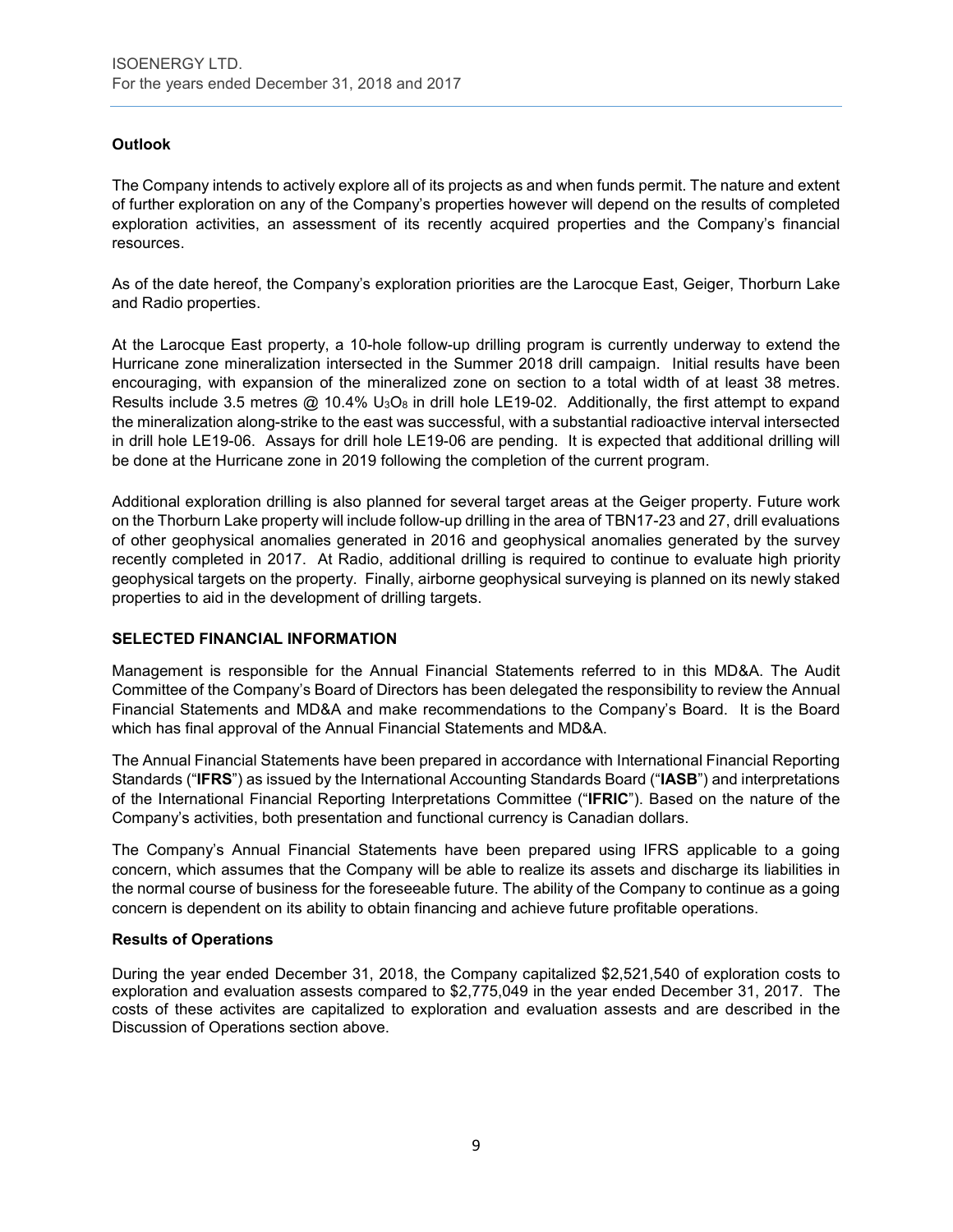The following financial data is derived from the Annual Financial Statements and should be read in conjunction with IsoEnergy 's Annual Financial Statements.

|                                                                             | 2018          | 2017          |
|-----------------------------------------------------------------------------|---------------|---------------|
|                                                                             |               |               |
| Share-based compensation                                                    | \$<br>418,347 | \$<br>977,641 |
| Administrative salaries, contract and director fees                         | 732,123       | 690,995       |
| Investor relations                                                          | 445,402       | 172,640       |
| Office and administrative                                                   | 150,307       | 148,412       |
| Professional and consultant fees                                            | 163,154       | 331,515       |
| Travel                                                                      | 151,447       | 153,927       |
| Public company costs                                                        | 107,312       | 66,610        |
| Interest income                                                             | (26, 513)     | (25, 391)     |
| Loss from operations                                                        | (2, 141, 579) | (2,516,349)   |
| Deferred income tax recovery                                                | 309,298       | 33,312        |
| Loss and comprehensive loss                                                 | \$(1,832,281) | \$(2,483,037) |
| Loss per common share - basic and diluted                                   | \$ (0.03)     | \$ (0.06)     |
| Weighted average number of common shares<br>outstanding - basic and diluted | 53,017,262    | 43.541.318    |

During the year ended December 31, 2018, the Company recorded a loss of \$1,832,281 compared to \$2,483,037 in the year ended December 31, 2017. The loss was lower in the year ended December 31, 2018 as compared to the year ended December 31, 2017 due primarily to a decrease in share-based compensation expense, taxes and professional expenses in 2018, partially offset by an increase in investor relations costs.

Share-based compensation charged to the statement of loss and comprehensive loss was \$418,347 in the year ended December 31, 2018 compared to \$977,641 in the year ended December 31, 2017. The stockbased compensation expense is a non-cash charge calculated using the graded vesting method of the Black-Scholes values. Stock options granted to directors, consultants and employees vest over two years with the corresponding share-based compensation expense being recognized over this period. Variances in share-based compensation expense are expected from period to period depending on many factors, including whether options are granted in a period and whether options have fully vested or have been cancelled in a period. In October 2016, the Company granted 3,775,000 options with a weighted average fair value per option of \$0.69 with this value being recognized over the vesting period in 2016 and 2017. During the year ended December 31, 2017, an additional 300,000 stock options were granted with a weighted average fair value per option of \$0.68 with the value being recognized over the vesting period of the options in 2017 and 2018. In the year ended December 31, 2018 there were 2,860,000 options granted with a fair value per option of \$0.28 with the value being recognized over the vesting period of the options in 2018 and 2019. In the year ended December 31, 2018, 615,000 options were forfeited resulting in a reversal of \$96,202 of charges recorded in prior periods.

Administrative salaries and directors' fees at \$732,123 for the year ended December 31, 2018 were higher than the year ended December 31, 2017 which were \$690,995 due to higher annual bonuses and increased administration activities, partially offset by a reduction in the number of directors and employees early in the second quarter of 2018.

Investor relations expenses were \$445,402 for the year ended December 31, 2018 compared to \$172,640 in the year ended December 31, 2017, and related primarily to costs incurred in communicating with existing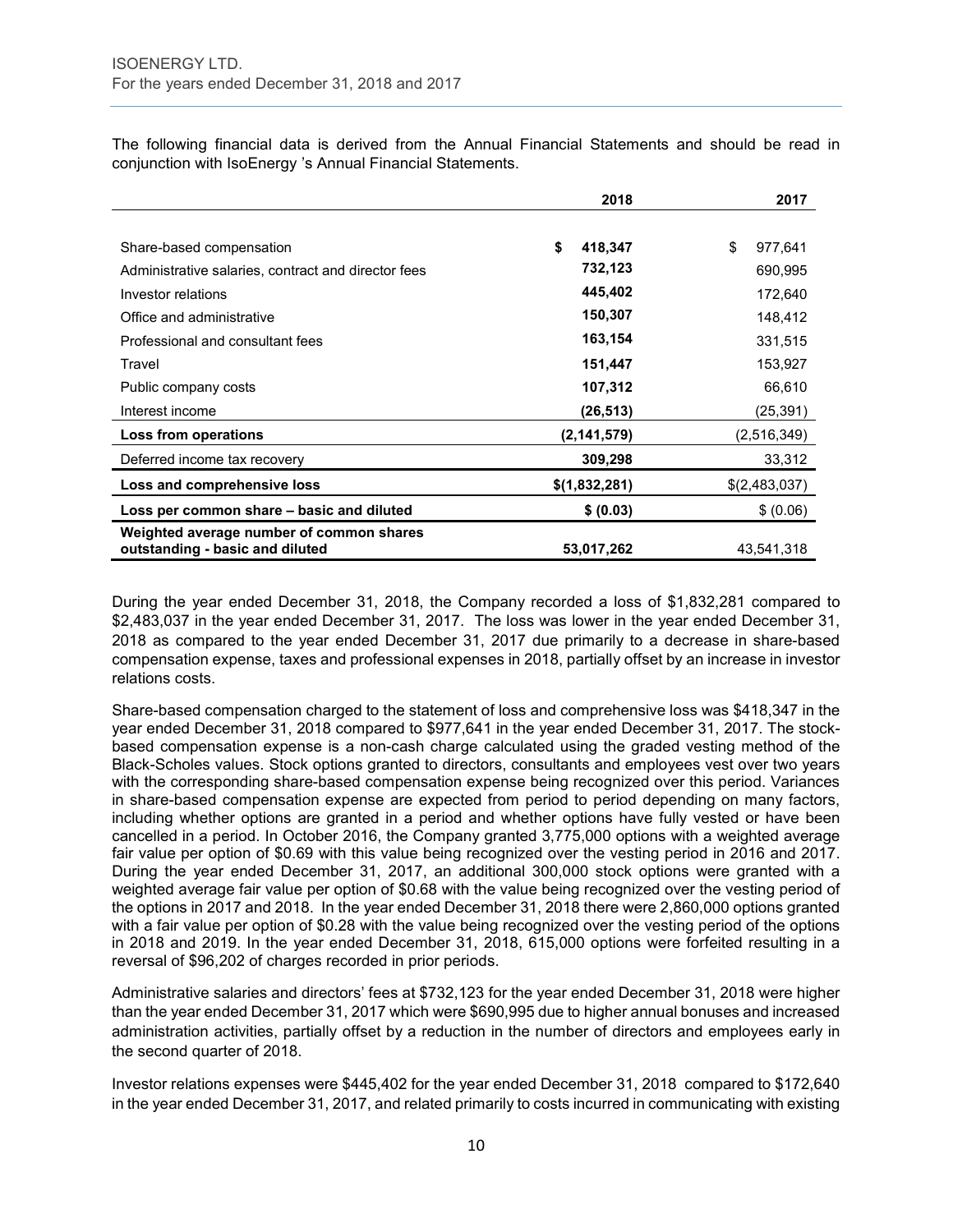and potential shareholders. The costs were higher in 2018 due to increased investor relations activity in an improving uranium market.

Office and administrative expenses were \$150,307 for the year ended December 31, 2018 compared to \$148,412 in the year ended December 31, 2017, and consisted of office rent and other general administrative costs. Other general administrative expenses included communication, professional membership dues, bank charges and staff training.

Professional fees were \$163,154 for the year ended December 31, 2018 compared to \$331,515 for the year ended December 31, 2017. Professional fees consisted of legal fees related to the Company's business development activities, as well as accounting and tax fees related to regulatory filings. The amounts vary depending on the business development activites.

Travel expenses were \$151,447 for the year ended December 31, 2018 compared to \$153,927 in the year ended December 31, 2017. Travel expenses relate to business development and general corporate activities and amounts vary depending on projects and activities being undertaken.

Public company costs were \$107,312 for the year ended December 31, 2018 compared to \$66,610 in the year ended December 31, 2017 and consisted primarily of costs associated with the Company's continuous disclosure obligations, listing fees, transfer agent costs, press releases and other shareholder communications. The public company costs were higher in 2018 compared to 2017 due to an increase in press releases and increased listing fee. The listing fees were higher in the year ended December 31, 2018 due to a full year of OTC listing fees (listed in July 2017). In addition in 2018 the Company incurred the initial fees associated with allowing IsoEnergy's shares to trade through the Depository Trust Company in the United States which improves liquidity for investors in the United States.

The Company recorded interest income of \$26,513 in the year ended December 31, 2018 compared to \$25,391 in the year ended December 31, 2017 which represents interest earned on cash balances.

|                                                 | 2018                | 2017              |
|-------------------------------------------------|---------------------|-------------------|
|                                                 |                     |                   |
| Loss from operations                            | \$<br>(2, 141, 579) | \$<br>(2,516,349) |
| Statutory rate                                  | 27%                 | 26.75%            |
| Expected tax recovery                           | \$<br>(578, 226)    | \$<br>(673, 123)  |
| Permanent differences                           |                     |                   |
| Share-based compensation                        | 112,954             | 261,519           |
| Other                                           | 3,262               | (1,408)           |
| Release of flow-through share premium liability | (343, 751)          | (199, 961)        |
| Flow-through renunciation                       | 496,463             | 579,661           |
| Income tax recovery                             | \$<br>(309, 298)    | \$<br>(33, 312)   |

A reconciliation of income taxes based on statutory rates and reported taxes is set forth below:

The Company records a deferred tax recovery or expense which is comprised of a recovery on losses recognized in the period and the release of flow-through share premium liability which is offset by the renunciation of flow-through share expenditures. In the year ended December 31, 2018, this resulted in a recovery of \$309,298 compared to \$33,312 in the year ended December 31, 2017 due primarily to the issue of more flow-through shares in the year ended December 31, 2018 and a lower flow-through share renunciation. The Company issued flow-through shares late in the year which, for the purpose of the tax provision will be renounced in 2019.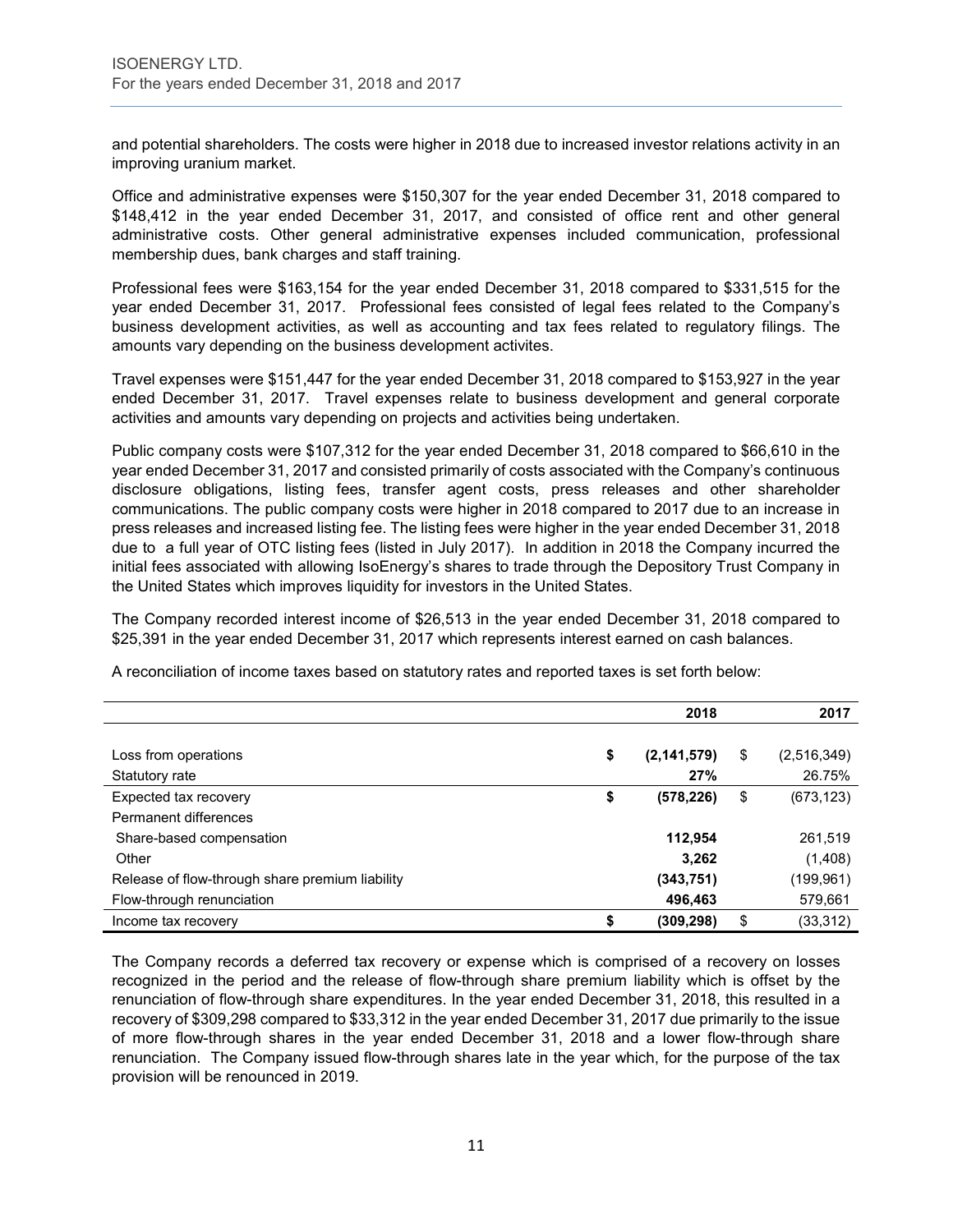The Company raises some of its funds through the issuance of flow-through shares. Based on Canadian tax law, the Company is required to spend this amount on eligible exploration expenditures by December 31 of the year after the shares are issued. The premium paid for each flow-through share, which is the price paid for the flow-through share over the market price of an ordinary share, is recorded as a flowthrough share premium liability. The liability is subsequently reduced when the required exploration expenditures are made, and accordingly, a recovery of flow-through premium is then recorded as a deferred tax benefit. As of December 31, 2018, the Company is obligated to spend \$4,036,208 on eligible exploration expenditures by the end of 2019.

#### **Financial Position**

The following financial data is derived from the Annual Financial Statements and should be read in conjunction with IsoEnergy 's Annual Financial Statements.

|                                   |    | December 31, 2018 | December 31, 2017 |            |  |
|-----------------------------------|----|-------------------|-------------------|------------|--|
| Exploration and evaluation assets |    | \$43,473,242      | S.                | 39,065,805 |  |
| Total assets                      |    | \$50,070,779      | S                 | 42,515,778 |  |
| Total current liabilities         | S. | 816.756           | S                 | 247.061    |  |
| Total non-current liabilities     | S  | 199.366           | \$                | 280,740    |  |
| Working capital $(1)$             | S  | 6,293,701         | S                 | 3,254,131  |  |
| Cash dividends declared per share |    | Nil               |                   | Nil        |  |

(1) Working capital is defined as current assets less accounts payable and accrued liabilities.

During the year ended December 31, 2018 the Company capitalized \$2,521,540 of exploration costs and \$1,885,897 of acquisition costs. See "Discussion of Operations" above.

## **SUMMARY OF QUARTERLY RESULTS**

The following information is derived from the Company's financial statements prepared in accordance with IFRS applicable to Annual financial reporting including IAS 34. For all quarterly periods other than those ended December 31, the information below should be read in conjunction with the Company's Annual financial statements for each of the past seven quarters.

Consistent with the preparation and presentation of the Annual Financial Statements, these unaudited quarterly results are presented in Canadian dollars.

|                                          | Dec. 31,<br>2018 |        | Sept. 30.<br>2018 |              |     | <b>June 30.</b><br>2018 |     | March 31.<br>2018 | Dec. 31.<br>2017 |            | Sept. 30,<br>2017 | <b>June 30,</b><br>2017 | March 31,<br>2017 |
|------------------------------------------|------------------|--------|-------------------|--------------|-----|-------------------------|-----|-------------------|------------------|------------|-------------------|-------------------------|-------------------|
| Revenue                                  | Nil              |        | Nil               |              | Nil |                         | Nil |                   | Nil              | Nil        | <b>NNII</b>       | Nil Nil                 | Nil Nil           |
| Loss<br><b>Basic and</b><br>diluted loss | \$ (525, 160)    |        |                   | \$ (518.694) |     | (255.136)               |     | \$ (533,291)      |                  | (396, 968) | \$<br>(616.982)   | \$ (657,860)            | \$ (811,228)      |
| per share                                |                  | (0.01) |                   | (0.01)       |     | (0.01)                  |     | (0.01)            |                  | (0.01)     | (0.01)            | (0.02)                  | (0.02)            |

IsoEnergy does not derive any revenue from its operations. Its primary focus is the acquisition, exploration and evaluation of mineral properties. As a result, the loss per period has fluctuated depending on the Company's activity level and periodic variances in certain items. Quarterly periods are therefore not comparable.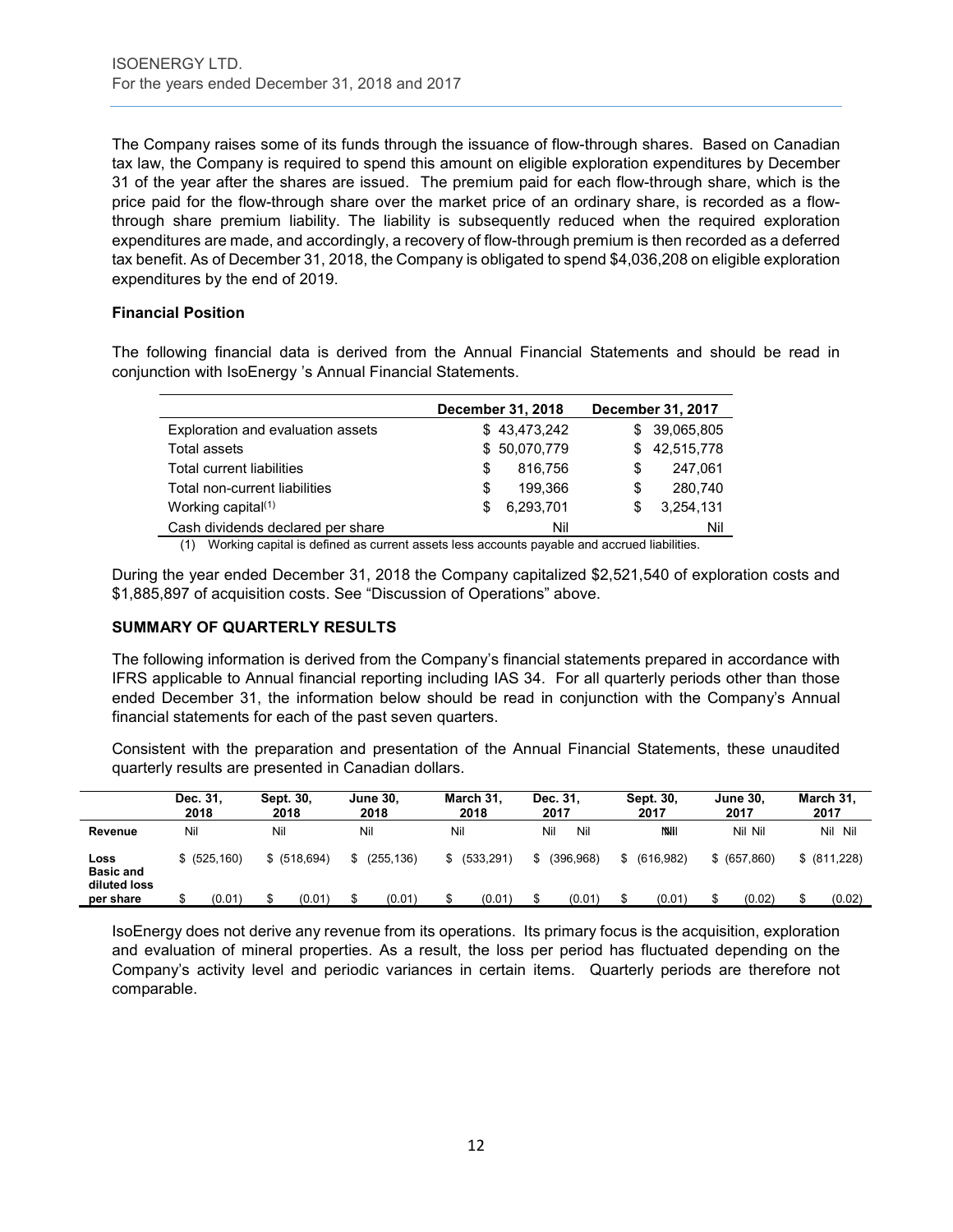## **FOURTH QUARTER**

During the fourth quarter of 2018, the Company capitalized \$341,269 of exploration and evaluation costs. The fourth quarter is generally a time of low exploration activity as the larger programs are scheduled in the winter when the ice is on and the summer when the ice is off.

During the three months ended December 31, 2018 the Company had a loss of \$525,160 compared to \$396,968 in the three months ended December 31, 2017. The loss was higher in the three months ended December 31, 2018 primarily due to increased corporate activity partially offset by taxes.

Share-based compensation charged to the statement of loss and comprehensive loss was \$142,588 in the three months ended December 31, 2018 compared to \$136,883 in the three months ended December 31, 2017. The stock-based compensation expense is a non-cash charge calculated using the graded vesting method of the Black-Scholes values. Stock options granted to directors and employees vest over two years with the corresponding share-based compensation expense being recognized over this period. Variances in share-based compensation expense are expected from period to period depending on many factors, including whether options are granted in a period and whether options have fully vested or have been cancelled in a period.

Administrative salaries and directors' fees totalling \$253,092 for the three months ended December 31, 2018 were higher than the \$154,622 for the three months ended December 31, 2017 due to higher annual bonuses.

Investor relations expenses were \$91,993 for the three months ended December 31, 2018 compared to \$21,906 for the three months ended December 31, 2017 and relate primarily to costs incurred in dealing with existing and potential shareholders. The costs were higher in 2018 due to increased investor relations activity in an improving uranium market.

Office and administrative expenses were \$39,558 for the three months ended December 31, 2018 compared to \$36,005 in the three months ended December 31, 2017 and consisted of office rent and other general administrative costs.

Professional fees were \$36,501 for the three months ended December 31, 2018 and consisted of legal, technical and accounting fees compared to \$43,663 for the three months ended December 31, 2017. Professional fees include technical and legal fees related to the Company's business development activities, accounting and tax fees related to regulatory filings and legal fees for general corporate matters.

Travel expenses were \$69,793 for the three months ended December 31, 2018 compared to \$17,738 in the three months ended December 31, 2017 and related to business development and general corporate activities. The costs were higher in the three months ended December 31, 2018 due to a roadshow undertaken by management in the fourth quarter of 2017 combined with a European conference.

Public company costs were \$23,767 for the three months ended December 31, 2018 compared to \$5,914 for the three months ended December 31, 2017 and consisted primarily of costs associated with the Company's continuous disclosure obligations and listing fees (including OTCQX), transfer agent costs, press releases and other shareholder communication. There was an increase in three months ended December 31, 2018 due to an increase in press releases and timing of payments of listing fees.

The Company recorded interest income of \$5,263 in the three months ended December 31, 2018 compared to \$10,762 in the three months ended December 31, 2017 earned on cash balances. Cash balances were higher in 2017 due to funds raised late in 2016 and early 2017. In 2018 funds were raised December 20, 2018 and therefore interest income of these funds were minimal.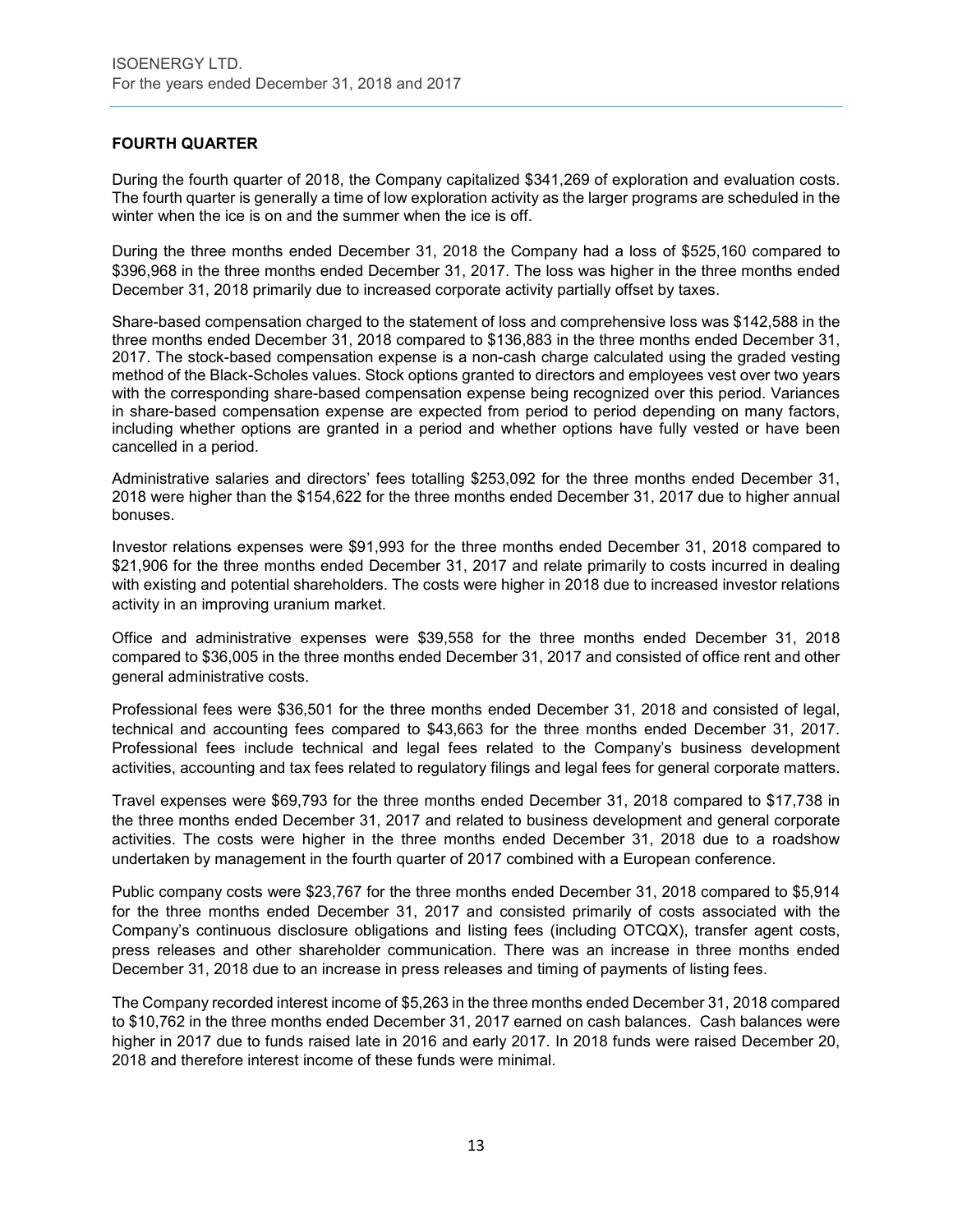In the three months ended December 31, 2018, the Company recorded a deferred tax recovery of \$126,869 compared to a deferred tax recovery of \$8,071 in the three months ended December 31, 2017 due to higher spending on eligible flow-through expenditure which results in a higher flow-through share renunciation in 2017 which offsets the expected tax recovery on operations.

## **LIQUIDITY AND CAPITAL RESOURCES**

IsoEnergy has no revenue-producing operations, earns only minimal interest income on cash, and is expected to have recurring operating losses. As at December 31, 2018, the Company had an accumulated deficit of \$6,860,622.

As discussed above the the Discussion of Operations, in the year ended December 31, 2018 the Company issued 17,973,320 common shares for net proceeds of \$7,281,777. The Company has raised funds through the issuance of flow-through shares. Based on Canadian tax law, the Company is required to spend this amount on eligible exploration expenditures by December 31 of the year after the year in which the shares were issued. As of December 31, 2018, the Company is obligated to spend \$4,036,208 on eligible exploration expenditures by the end of 2019

As at the date of this MD&A, the Company has approximately \$5.5 million in cash and \$5.3 million in working capital.

As at the date hereof the Company has sufficient funds to finance its general and administrative costs for at least the next 12 months.

The Company's properties are in good standing with the applicable governmental authority until between November 3, 2019 and May 24, 2039 and the Company does not have any contractually imposed expenditure requirements.

Management will determine whether to accept any offer to finance weighing such things as the financing terms, the results of exploration, the Company's share price at the time and current market conditions, among others. Circumstances that could impair the Company's ability to raise additional funds include general economic conditions, the price of uranium and the other factors set forth under "Risk Factors" in the Company's Annual Information Form and above under "Industry and Economic Factors that May Affect the Business". A failure to obtain financing as and when required could require the Company to further reduce its exploration and corporate activity levels.

The Company has not paid any dividends and management does not expect that this will change in the near future.

Working capital is held almost entirely in cash, significantly reducing any liquidity risk of financial instruments held by IsoEnergy.

## **OFF-BALANCE SHEET ARRANGEMENTS**

The Company had no off-balance sheet arrangements as at December 31, 2018 or as at the date hereof.

## **TRANSACTIONS WITH RELATED PARTIES**

Except as noted below, the only transactions between the Company and related parties are transactions between the Company and its key management personnel. Key management personnel include those persons having authority and responsibility for planning, directing and controlling the activities of the Company as a whole. The Company has determined that key management personnel consists of executive and non-executive members of the Company's Board of Directors and corporate officers.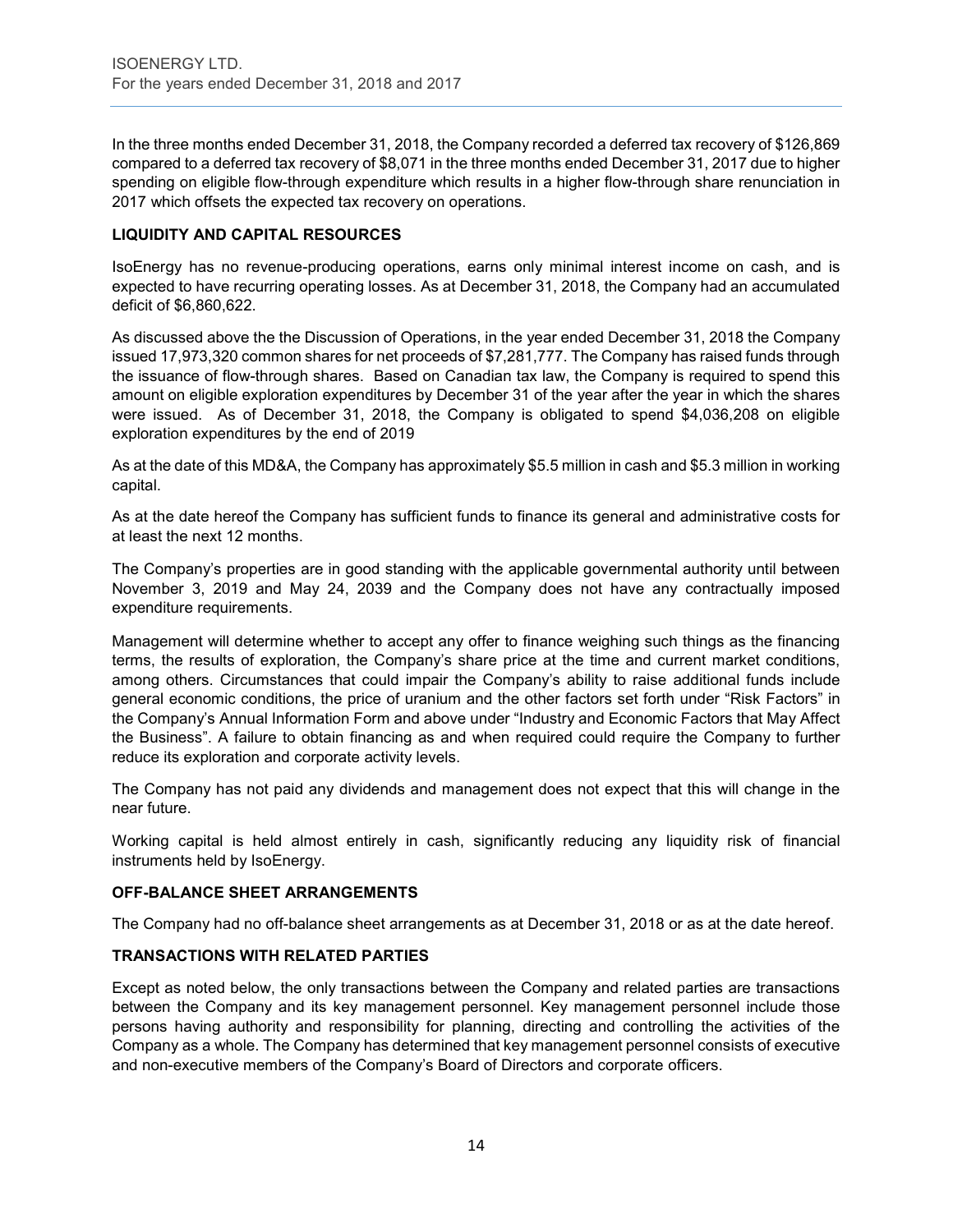Key management personnel include those persons having authority and responsibility for planning, directing and controlling the activities of the Company as a whole. The Company has determined that key management personnel consists of executive and non-executive members of the Company's Board of Directors and corporate officers.

| Year ended December 31, 2018                                |   | <b>Short-term</b><br>compensation |     | Share-based<br>compensation | Total     |
|-------------------------------------------------------------|---|-----------------------------------|-----|-----------------------------|-----------|
| Expensed in the statement of loss and<br>comprehensive loss | S | 653.306                           | \$. | 452.725                     | 1.106.031 |
| Capitalized to exploration and evaluation assets            |   | 482.347                           |     | 166.384                     | 648,731   |
|                                                             |   | 1,135,653                         |     | 619.109                     | 1.754.762 |

Remuneration attributed to key management personnel is summarized as follows:

| Year ended December 31, 2017                                |    | <b>Short-term</b><br>compensation |   | Share-based<br>compensation | <b>Total</b> |
|-------------------------------------------------------------|----|-----------------------------------|---|-----------------------------|--------------|
| Expensed in the statement of loss and<br>comprehensive loss | \$ | 547.595                           | S | 812.190                     | 1.359.785    |
| Capitalized to exploration and evaluation assets            |    | 378.189                           |   | 313.075                     | 691,264      |
|                                                             | S  | 925.784                           |   | 1.125.265                   | 2,051,049    |

As of December 31, 2018 and December 31, 2017 – \$nil was included in accounts payable and accrued liabilities owing to directors and officers for compensation.

On April 19, 2018 NexGen acquired 3,075,520 common shares at \$0.40 per share. On December 20, 2018, NexGen acquired 3,947,000 common shares at \$0.38 per share.

During the year ended December 31, 2018, the Company leased equipment from NexGen for \$6,267 (2017  $-$  \$6,443).

The Company charges office lease and administrative expenditures to NxGold Ltd. ("NxGold"), a company with officers and directors in common. During the year ended December 31, 2018, office lease and administrative expenditures charged to NxGold amounted to \$60,623 (2017 - nil). As at December 31, 2018, the Company was due nil from NxGold (December 31, 2017 - nil).

## **OUTSTANDING SHARE DATA**

The authorized capital of IsoEnergy consists of an unlimited number of common shares. As of February 28, 2019, there were 68,363,868 common shares outstanding and 6,320,000 stock options outstanding, each entitling the holder to purchase one common share of IsoEnergy at the prices set forth below.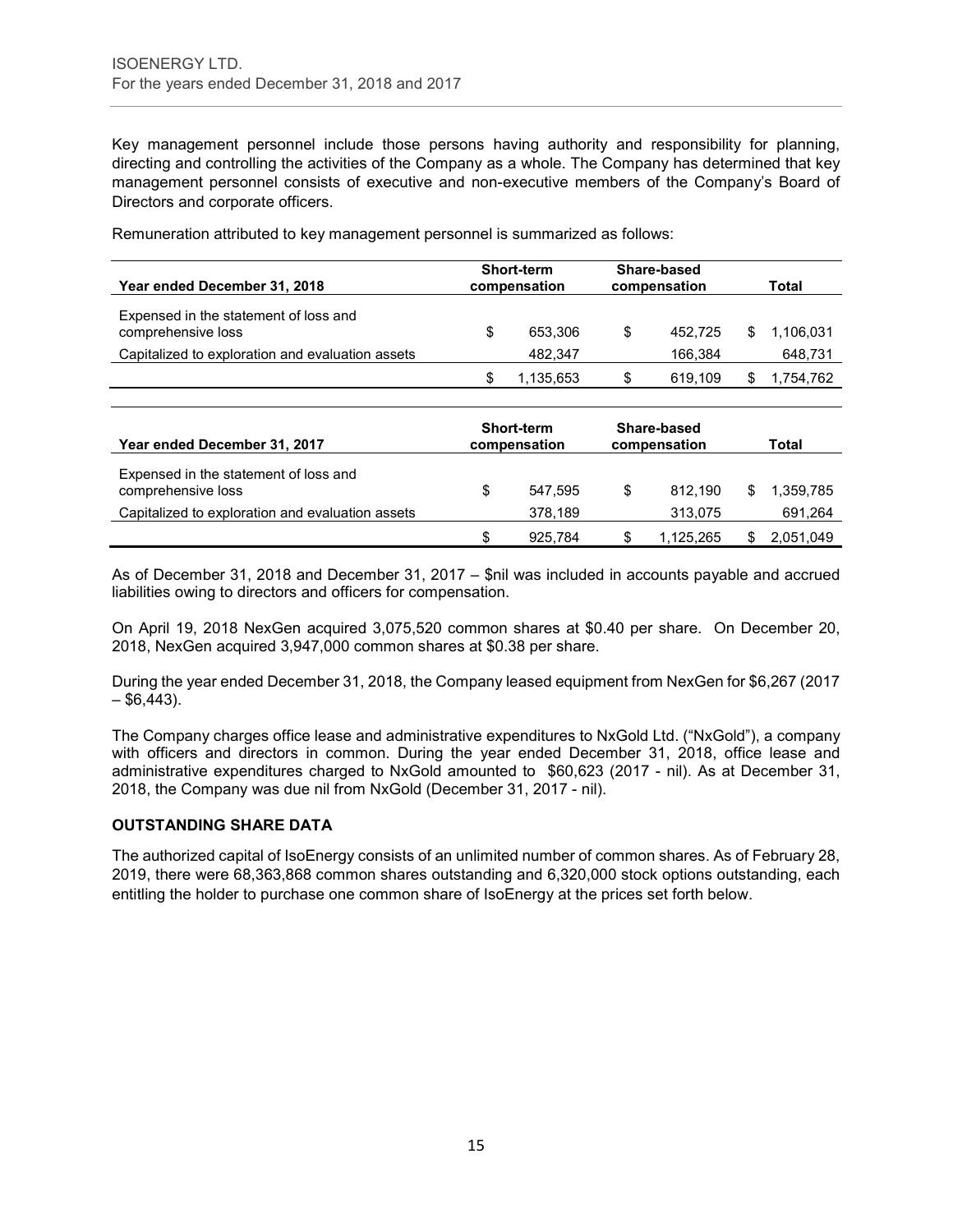| Number of options | Exercise price<br>per option | Number of options<br>exercisable | Exercise price per<br>option | Expiry date      |
|-------------------|------------------------------|----------------------------------|------------------------------|------------------|
| 3,100,000         | \$1.00                       | 3,100,000                        | \$1.00                       | October 25, 2021 |
| 100,000           | \$1.00                       | 100,000                          | \$1.00                       | October 24, 2021 |
| 250,000           | \$1.00                       | 250,000                          | \$1.00                       | January 4, 2022  |
| 50,000            | \$1.00                       | 33,333                           | \$1.00                       | May 25, 2022     |
| 400,000           | \$0.57                       | 266,680                          | \$0.57                       | January 8, 2023  |
| 1,120,000         | \$0.36                       | 369.996                          | \$0.36                       | July 30, 2023    |

1,250,000 \$ 0.42 416,661 \$ 0.42 December 28, 2023 50,000 \$ 0.42 - \$ 0.42 December 28, 2023

Stock options outstanding at February 28, 2019 together with the expiry date and exercise price thereof are set forth below:

Warrants outstanding at February 28, 2019 together with the expiry date and exercise price thereof are set forth below:

6,320,000 \$ 0.74 4,536,670 \$ 0.87

| <b>Expiry Date</b> | <b>Number of warrants</b> | <b>Weighted average</b><br>exercise price per<br>share |
|--------------------|---------------------------|--------------------------------------------------------|
| April 19, 2021     | 2,400,260                 | \$0.60                                                 |
| December 20, 2020  | 553,548                   | \$0.38                                                 |
|                    | 2,953,808                 | 0.56<br>S.                                             |

## **CRITICAL ACCOUNTING ESTIMATES**

The preparation of the financial statements requires management to make judgments, estimates and assumptions that affect the reported amounts of assets, liabilities and contingent liabilities at the date of the financial statements and the reported amounts of revenues and expenses during the reporting period. Estimates and assumptions are continuously evaluated and are based on management's experience and other factors, including expectations of future events that are believed to be reasonable in the circumstances. Uncertainty about these judgments, estimates and assumptions could result in a material adjustment to the carrying amount of the asset or liability affected in future periods.

Information about significant areas of estimation uncertainty considered by management in preparing the Annual Financial Statements is as follows:

#### *i. Impairment*

At the end of each financial reporting period the carrying amounts of the Company's non-financial assets are reviewed to determine whether there is any indication that those assets have suffered an impairment loss or reversal of previous impairment. Where such an indication exists, the recoverable amount of the asset is estimated in order to determine the extent of the impairment, if any. With respect to exploration and evaluation assets, the Company is required to make estimates and judgments about the future events and circumstances and whether the carrying amount of intangible exploration assets exceeds its recoverable amount. Recoverability depends on various factors, including the discovery of economically recoverable reserves, the ability of the Company to obtain the necessary financing to complete development and upon future profitable production or proceeds from the disposition of the exploration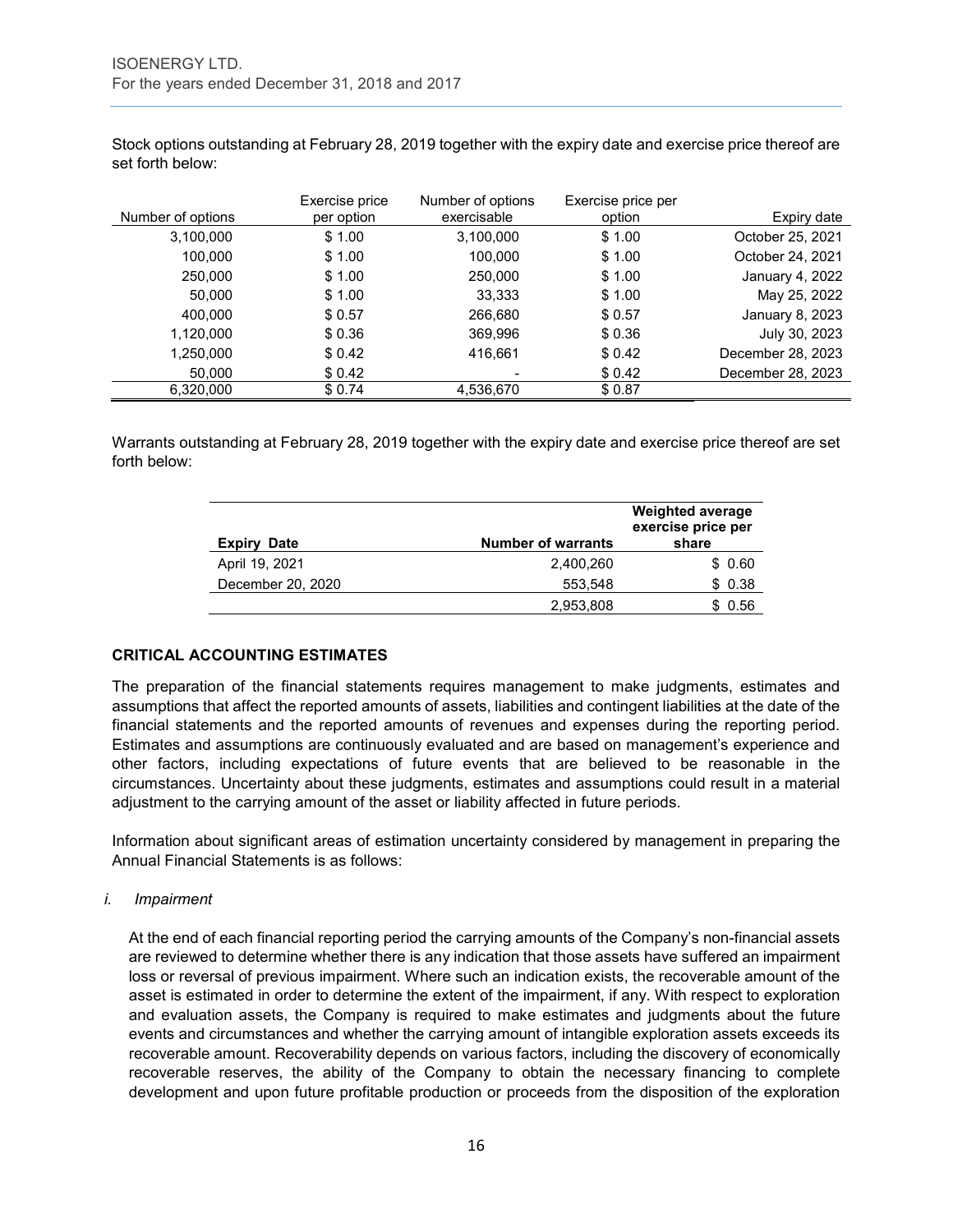and evaluation assets themselves. Additionally, there are numerous geological, economic, environmental and regulatory factors and uncertainties that could impact management's assessment as to the overall viability of its properties or its ability to generate future cash flows necessary to cover or exceed the carrying value of the Company's exploration and evaluation assets.

#### *ii. Share-based payments*

The Company uses the Black-Scholes option pricing model to determine the fair value of options in order to calculate share-based payment expenses. The Black-Scholes model involves six key inputs to determine fair value of an option: risk-free interest rate, exercise price, market price at date of issue, expected dividend yield, expected life, and expected volatility. Certain of the inputs are estimates that involve considerable judgment and are, or could be, affected by significant factors that are out of the Company's control. The Company is also required to estimate the future forfeiture rate of options based on historical information in its calculation of share-based payment expenses.

## **CHANGES IN ACCOUNTING POLICIES**

The accounting policies followed by the Company are set out in Note 4 to the audited financial statements for the year ended December 31, 2018 and have been consistently followed in preparation of these condensed consolidated Annual financial statements except as noted below.

#### **New standards adopted:**

The Company reviewed certain new standards were issued by IAS board that are mandatory for accounting periods beginning on or after January 1, 2018. These standards are listed below and had no impact on the Company.

IFRS 9 – *Financial Instruments* is a new standard that replaced IAS 39 – *Financial Instruments:recognition and Measurement* for classification and measurement of financial instruments.

IFRS 2 – *Share-based payments* is an amended standard to clarify how to account for certain types of share-based payment transactions. The amendments provide for the effects of vesting and non-vesting conditions on the measurement of cash-settled share-based payments, share-based payment transactions with a net settlement feature for withholding tax obligations, and a modification to the terms and conditions of a share-based payment that changes the classification of the transaction from cash-settled to equity-settled.

#### **Future accounting pronouncements:**

The following standard has not been adopted by the Company and is being evaluated:

IFRS 16 – *Leases* ("IFRS 16") is a new standard that will replace IAS 17 – *Leases,* effective for annual periods beginning on or after January 1, 2019. The new standard introduces a single lessee accounting model and rquires a lessee to recognize assets and liabilities for all leases with a term of more than 12 months, unless asset is of low value. A lessee is require to recognize a right-of-use asset representing its right to use the underlying asset and a lease liability representing its obligation to make lease payments.

On January 1, 2019 the Company plans to adopt IFRS 16 retrospectively with the cumulative effect on initially applying the standard recognized at the date of initial application. The Company will also elect to account for leases with lease terms that end within 12 months of the date of initial application as short term leases whereby the Company will recognize the lease payments as an expense over the lease term.

Upon the adoption of IFRS 16, the Company anticipates it will record a balance of right-of-use asset of \$260,000 and associated lease liability related to its only lease with a term of 12 months or more on the statement of financial position at January 1, 2019. The lease is related to office space and extends to May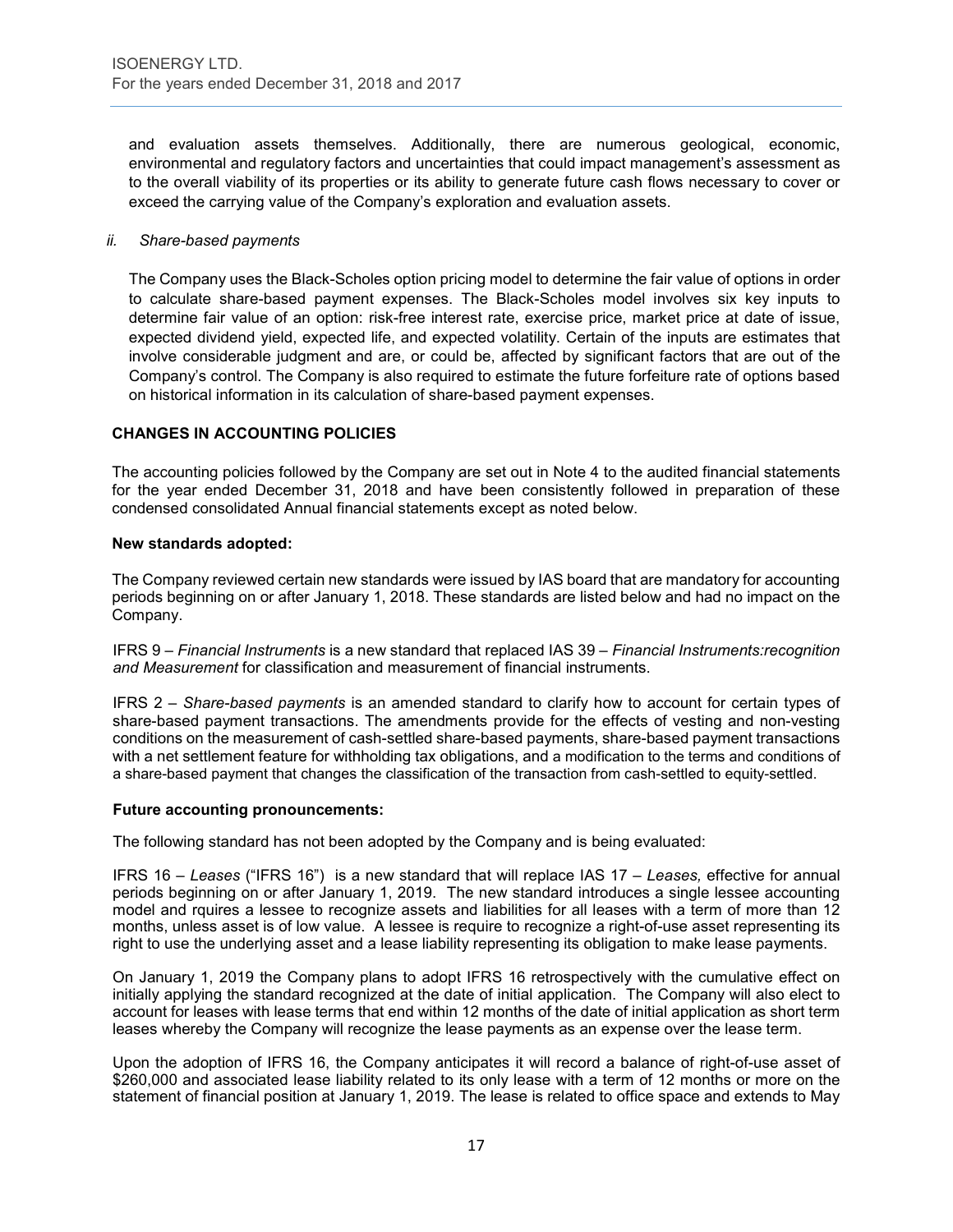31, 2023. Due to the recognition of the lease asset and liability, a higher amount of depreciation expense and interest on lease liability will be recognized under IFRS 16 as compared to the current standard. Lastly, the Company expects a reduction in cash flows from operating activites with a corresponding increase in cash outflows from financing activities under IFRS 16.

IsoEnergy has a Facilities and Shared Services Agreement ("NxGold Agreement") with NxGold, a related company. IsoEnergy effectively sub-leases approximately 50% of its office space to the NxGold in exchange for \$2,589 per month. The NxGold Agreement can be terminated with 30-days' notice but is expected to be renewed for the term of the lease. The amounts received from NxGold will be recognized as other income. Previously they were netted against the rental expense.

### **CAPITAL MANAGEMENT**

The Company manages its capital structure and makes adjustments to it, based on the funds available to the Company, in order to support the acquisition, exploration and evaluation of assets. The Board does not impose quantitative return on capital criteria for management, but rather relies on the expertise of the Company's management to sustain the future development of the business.

In the management of capital, the Company considers all types of equity and is dependent on third party financing, whether through debt, equity, or other means. The properties in which the Company currently has an interest are in the exploration stage. As such the Company, has historically relied on the equity markets to fund its activities. The Company will continue to assess new properties and seek to acquire an interest in additional properties if it determines that there is sufficient geologic or economic potential and if it has adequate financial resources to do so.

Although the Company has been successful in raising funds to date, there is no assurance that the Company will be successful in obtaining required financing in the future or that such financing will be available on terms acceptable to the Company.

Management reviews its capital management approach on an ongoing basis and believes that this approach, given the relative size of the Company, is reasonable. The Company is not subject to externally imposed capital requirements. There were no changes in the Company's approach to capital management during the period.

#### **FINANCIAL INSTRUMENTS**

The Company's financial instruments consist of cash, amounts receivable, accounts payable and accrued liabilities.

The fair values of the Company's financial instruments approximate their carrying value, due to their shortterm maturities or liquidity. The Company's cash and amounts receivable are initially recorded at fair value and subsequently at amortized cost with accrued interest recorded in accounts receivable.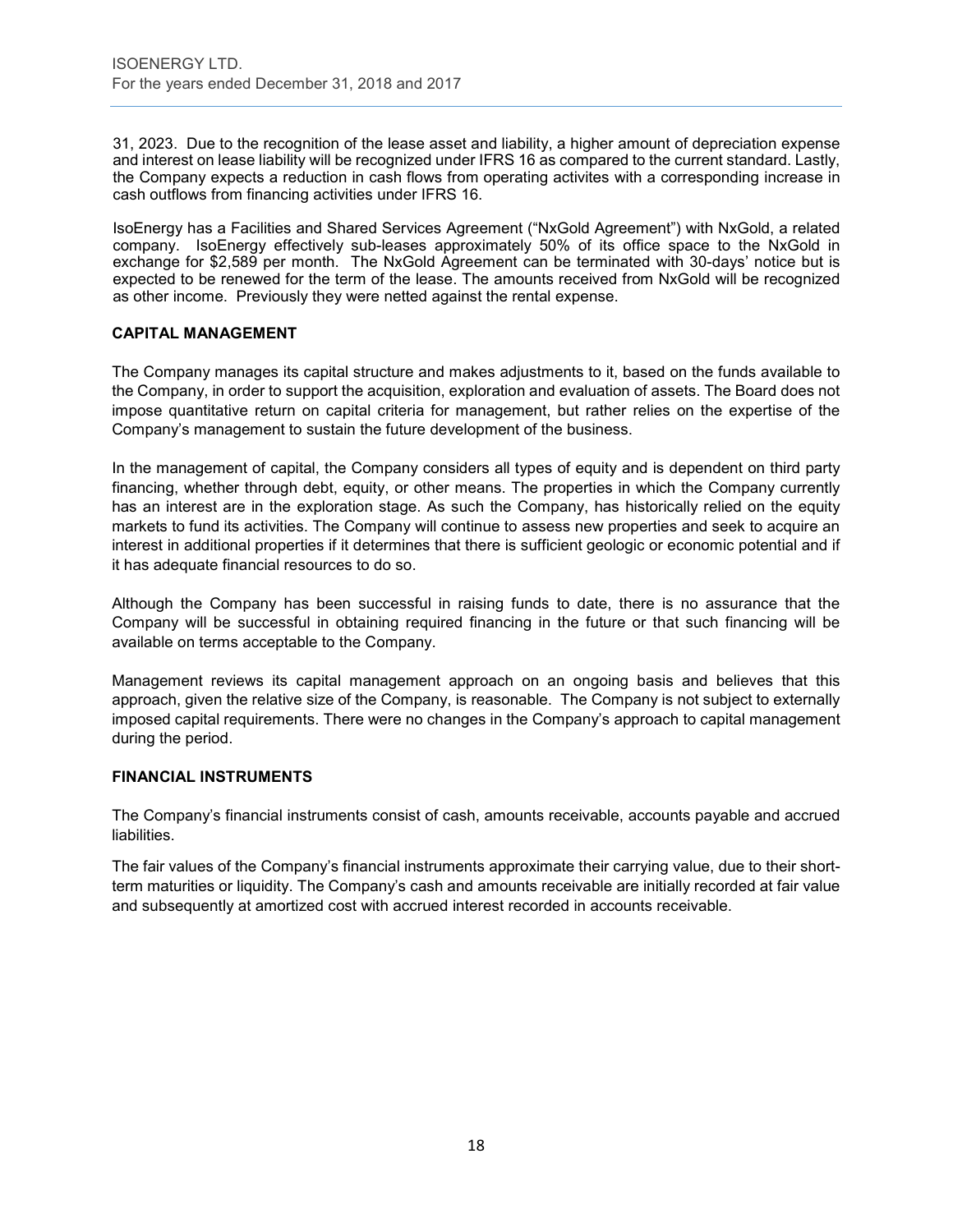#### **Financial instrument risk exposure**

As at December 31, 2018, the Company's financial instrument risk exposure and impact thereof on the Company's financial instruments is summarized below:

#### (a) **Credit Risk**

Credit risk is the risk that one party to a financial instrument will fail to discharge an obligation and cause the other party to incur a financial loss. As at December 31, 2018, the Company has cash on deposit with a large Canadian bank. Credit risk is concentrated as a significant amount of the Company's cash and cash equivalents is held at one financial institution. Management believes the risk of loss to be remote. The Company's amounts receivable consists of input tax credits receivable from the Government of Canada and interest accrued on cash equivalents. Accordingly, the Company does not believe it is subject to significant credit risk.

#### (b) **Liquidity Risk**

Liquidity risk is the risk that an entity will encounter difficulty in raising funds to meet its obligations under financial instruments. The Company manages liquidity risk by maintaining sufficient cash balances. Liquidity requirements are managed based on expected cash flows to ensure that there is sufficient capital to meet short-term obligations. As at December 31, 2018, the Company had a working capital balance of \$6,293,701, including cash of \$6,405,256.

### (c) **Market Risk**

Market risk is the risk of loss that may arise from changes in market factors such as interest rates, foreign exchange rates and commodity and equity prices.

#### (i) **Interest Rate Risk**

Interest rate risk is the risk that the future cash flows from a financial instrument will fluctuate due to changes in market interest rates. The Company holds its cash in bank accounts that earn variable interest rates. Due to the short-term nature of these financial instruments, fluctuations in market rates do not have a significant impact on the estimated fair value of the Company's cash and cash equivalent balances as of December 31, 2018.

## (ii) **Foreign Currency Risk**

The functional currency of the Company is the Canadian dollar. Currency transaction risk and currency translation risk is the risk that fluctuations of the Canadian dollar in relation to other currencies may impact the fair value of financial assets, liabilities and operating results. As of December 31, 2018, the Company had no financial assets and liabilities that were subject to currency translation risk. The Company maintains a Canadian dollar bank account in Canada.

#### (iii) **Price Risk**

The Company is exposed to price risk with respect to commodity and equity prices. Equity price risk is defined as the potential adverse impact of movements in individual equity prices or general movements in the level of the stock market on the Company's financial performance. Commodity price risk is defined as the potential adverse impact of commodity price movements and volatilities on financial performance and economic value. Future declines in commodity prices may impact the valuation of long-lived assets. The Company closely monitors the commodity prices of uranium, individual equity movements, and the stock market.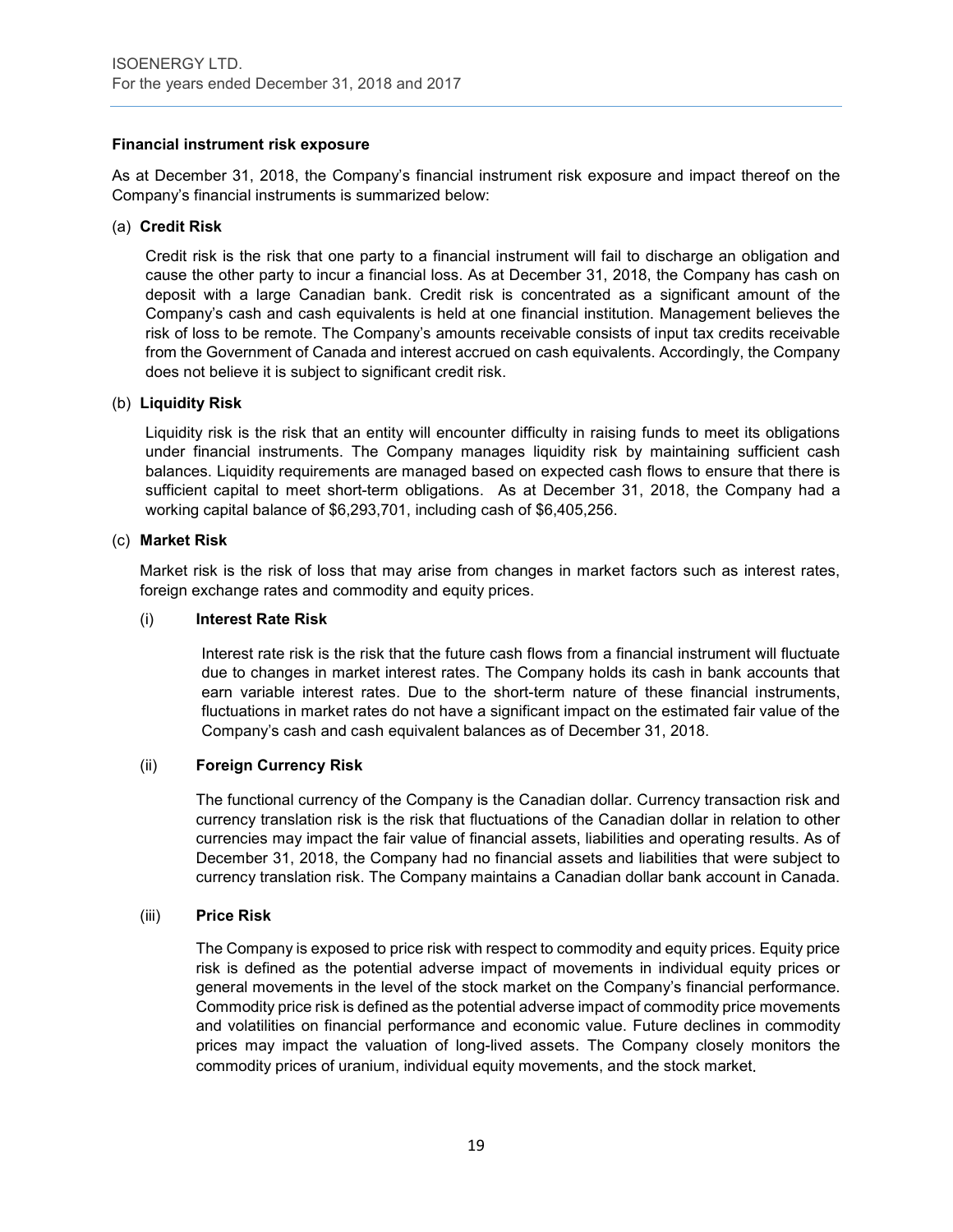## **RISK FACTORS**

The operations of the Company are speculative due to the high-risk nature of its business which is the exploration of mining properties. The primary risk factors affecting the Company are set forth below. For a comprehensive list of the risks and uncertainties facing the Company, please see "Risk Factors" in the Company's most recent annual information form and above under "Industry and Economic Factors that May Affect the Business".

#### **Negative Operating Cash Flow and Dependence on Third Party Financing**

The Company has no source of operating cash flow and there can be no assurance that the Company will ever achieve profitability. Accordingly, the Company is dependent on third party financing to continue exploration activities on the Company's properties, maintain capacity and satisfy contractual obligations. Accordingly, the amount and timing of expenditures depends on the Company's cash reserves and access to third party financing. Failure to obtain such additional financing could result in delay or indefinite postponement of further exploration and development of the Company's properties or require the Company to sell one or more of its properties (or an interest therein).

### **Uncertainty of Additional Financing**

As stated above, the Company is dependent on third party financing, whether through debt, equity, or other means. Although the Company has been successful in raising funds to date, there is no assurance that the Company will be successful in obtaining required financing in the future or that such financing will be available on terms acceptable to the Company. The Company's access to third party financing depends on a number factors including the price of uranium, the results of ongoing exploration, a claim against the Company, a significant event disrupting the Company's business or the uranium industry generally, or other factors may make it difficult or impossible to obtain financing through debt, equity, or other means on favourable terms, or at all. As previously stated, failure to obtain such additional financing could result in delay or indefinite postponement of further exploration and development of the Company's properties or require the Company to sell one or more of its properties (or an interest therein).

#### **The Price of Uranium Price and Alternate Sources of Energy**

The price of uranium is at historically low levels and the price of the Company's securities is highly sensitive to fluctuations in the price of uranium. Historically, the fluctuations in these prices have been, and are expected to continue to be, affected by numerous factors beyond the Company's control. Such factors include, among others: demand for nuclear power; political and economic conditions in uranium producing and consuming countries; public and political response to a nuclear accident; improvements in nuclear reactor efficiencies; reprocessing of used reactor fuel and the re-enrichment of depleted uranium tails; sales of excess inventories by governments and industry participants; and production levels and production costs in key uranium producing countries.

In addition, nuclear energy competes with other sources of energy like oil, natural gas, coal and hydroelectricity. These sources are somewhat interchangeable with nuclear energy, particularly over the longer term. If lower prices of oil, natural gas, coal and hydro-electricity are sustained over time, it may result in lower demand for uranium concentrates and uranium conversion services, which, among other things, could lead to lower uranium prices. Growth of the uranium and nuclear power industry will also depend on continuing and growing public support for nuclear technology to generate electricity. Unique political, technological and environmental factors affect the nuclear industry, exposing it to the risk of public opinion, which could have a negative effect on the demand for nuclear power and increase the regulation of the nuclear power industry. An accident at a nuclear reactor anywhere in the world could affect acceptance of nuclear energy and the future prospects for nuclear generation.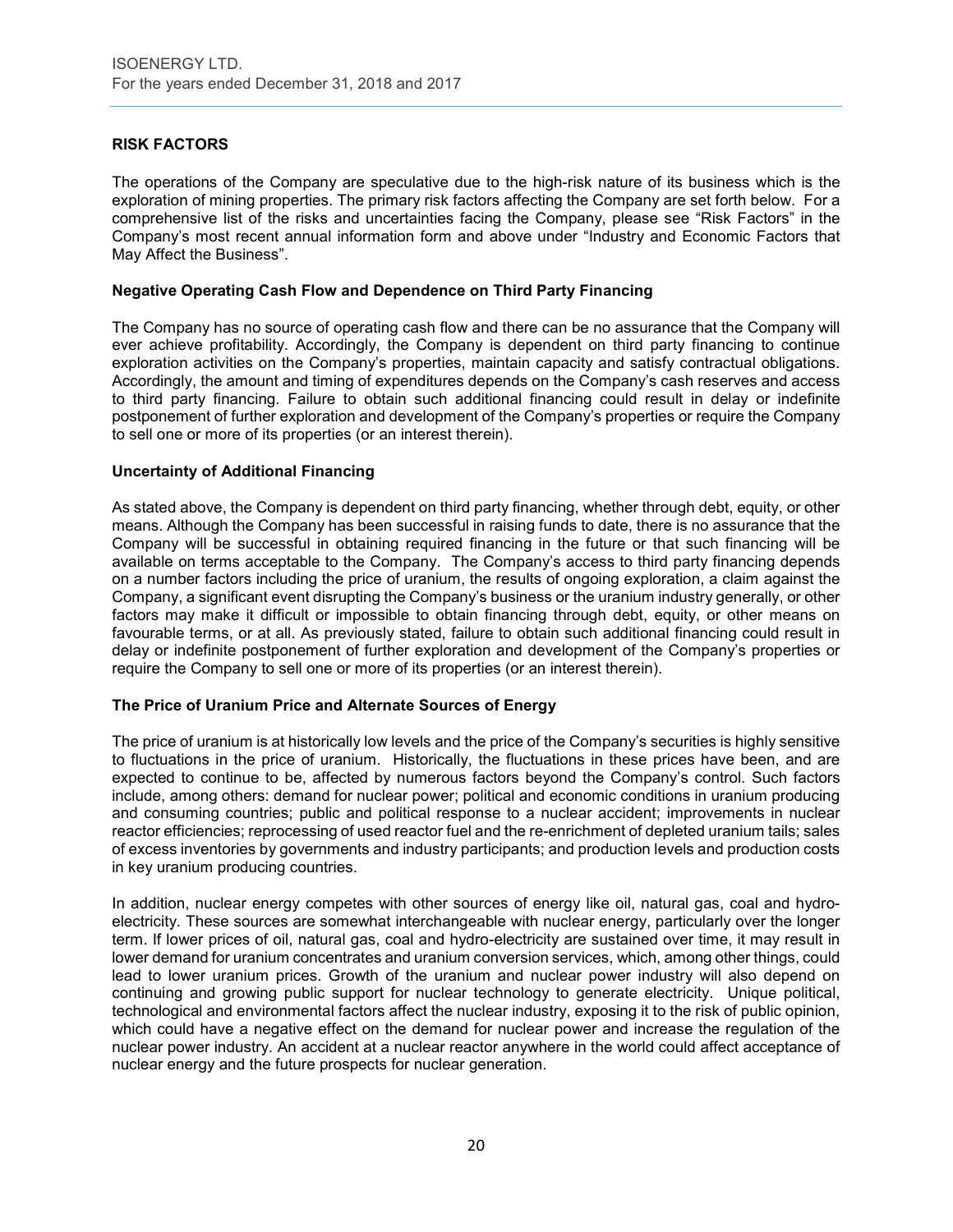All of the above factors could have a material and adverse effect on the Company's ability to obtain the required financing in the future or to obtain such financing on terms acceptable to the Company, resulting in material and adverse effects on its exploration and development programs, cash flow and financial condition.

### **Loss of Entire Investment**

An investment in the Common Shares is speculative and may result in the loss of an investor's entire investment. Only potential investors who are experienced in high risk investments and who can afford to lose their entire investment should consider an investment in the Company.

### **Mineral Exploration is Speculative**

The Company is seeking mineral deposits on exploration projects where there are not yet established commercial quantities. There can be no assurance that economic concentrations of minerals will be determined to exist on the Company's property holdings within existing investors' investment horizons or at all. The failure to establish such economic concentrations could have a material adverse outcome on the Company and its securities, as major expenses may be required to locate and establish mineral reserves, to develop metallurgical processes and to construct mining and processing facilities at a particular site. The Company's planned programs and budgets for exploration work are subject to revision at any time to take into account results to date. The revision, reduction or curtailment of exploration programs and budgets could have a material adverse outcome on the Company and its securities. Whether income will result from projects undergoing exploration programs depends on the successful establishment of mining operations. Factors including, but not limited to, government regulations (such as those governing prices, taxes, royalties, land tenure, land use and environmental protection), costs, actual mineralization, size and grade of mineral deposits, consistency and reliability of ore grades and commodity prices may affect successful project development. Few properties that are explored are ultimately developed into producing mines.

## **Additional Exploration Risks**

The risks and uncertainties inherent in exploration activities include but are not limited to: general economic, market and business conditions, the regulatory process and actions, failure to obtain necessary permits and approvals, technical issues, new legislation, competitive and general economic factors and conditions, the uncertainties resulting from potential delays or changes in plans, the occurrence of unexpected events and management's capacity to execute and implement its future plans. Discovery of mineral deposits is also dependent upon a number of factors, not the least of which are the technical skills of the exploration personnel involved and the capital required for the programs. The cost of conducting exploration programs may be substantial and the likelihood of success is difficult to assess. There is no assurance that the Company's mineral exploration activities will result in any discoveries of any bodies of commercial ore. There is also no assurance that even if commercial quantities of ore are discovered that it will be developed and brought into commercial production. The commercial viability of a mineral deposit once discovered is also dependent upon a number of factors, most of which are beyond the control of the Company and may result in the Company not receiving adequate return on investment capital.

#### **No Known Mineral Resources or Reserves**

There are no known bodies of commercial minerals on the Company's mineral exploration properties. The exploration programs undertaken and proposed constitute an exploratory search for mineral resources and mineral reserves or programs to qualify identified mineralization as mineral reserves. There is no assurance that the Company will be successful in its search for mineral resources and mineral reserves.

These are not the only risks and uncertainties that IsoEnergy faces. Additional risks and uncertainties not presently known to the Company or that the Company currently considers immaterial may also impair its business operations. These risk factors could materially affect the Company's future operating results and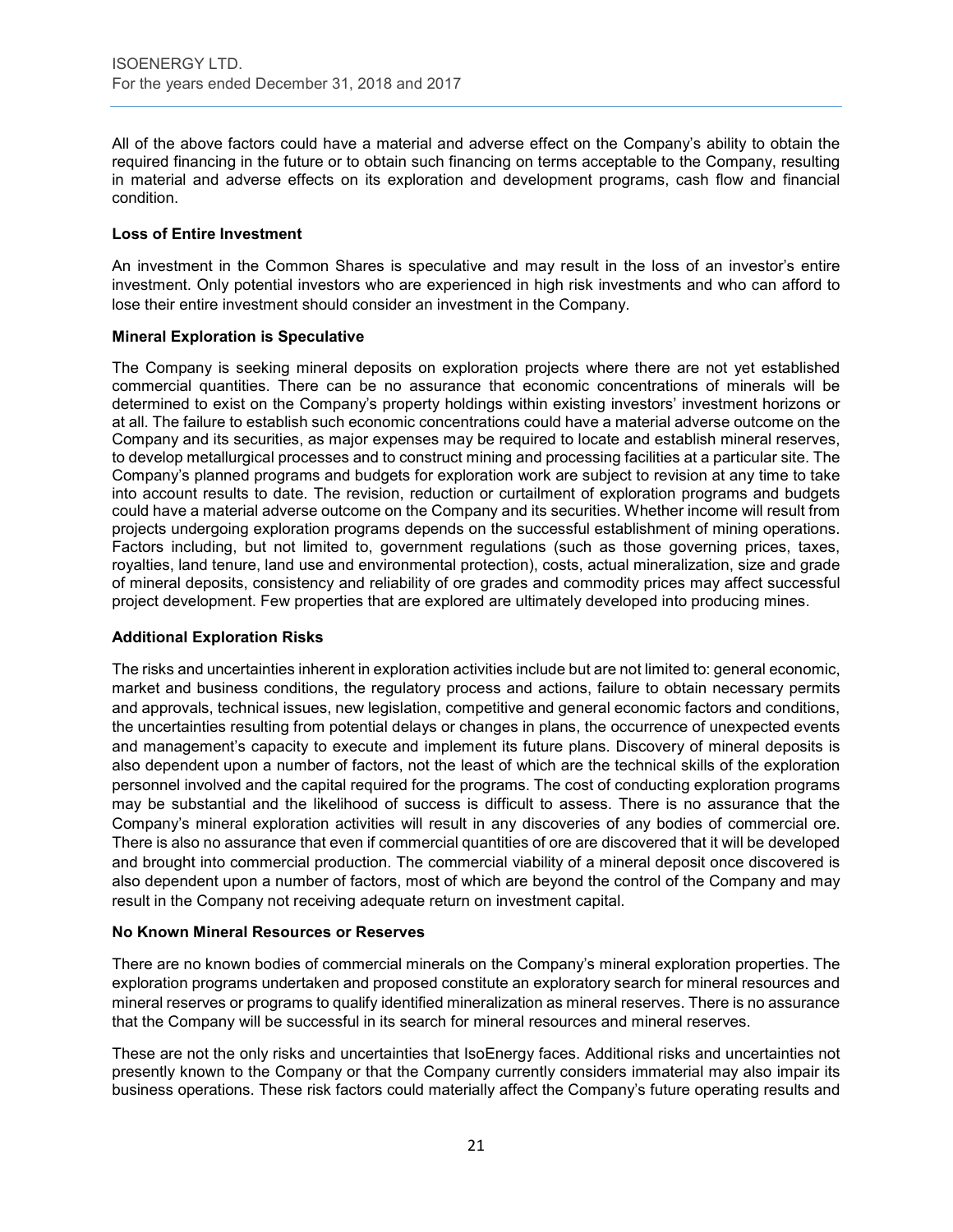could cause actual events to differ materially from those described in forward-looking statements relating to the Company.

### **SEGMENT INFORMATION**

The Company operates in one reportable segment, being the acquisition, exploration and development of uranium properties. All of the Company's non-current assets are located in Canada.

## **ADDITIONAL DISCLOSURE FOR VENTURE ISSUERS WITHOUT SIGNIFICANT REVENUE**

Additional disclosure concerning IsoEnergy 's general and administrative expenses and exploration and evaluation expenses and assets is set forth above under "*Results of Operations*" and in the Company's statement of loss and comprehensive loss contained in its Annual Financial Statements for the years ended December 31, 2018 and 2017, which is available on IsoEnergy 's website or on its profile at [www.sedar.com.](http://www.sedar.com/)

### **NOTE REGARDING FORWARD-LOOKING INFORMATION**

*This MD&A contains "forward-looking statements" (also referred to as "forward-looking information") within the meaning of applicable Canadian securities legislation. All statements, other than statements of historical facts, included in this MD&A that address activities, events or developments that IsoEnergy expects or anticipates will or may occur in the future, including, without limitation, statements about the future exploration activities; sources, and proposed uses, of funds; capital and operating cost estimates, including general and administrative expenses; expectations regarding the ability to raise capital for future activities; and other such matters are forward-looking statements. When used in this MD&A, the words "estimate", "plan", "anticipate", "expect", "intend", "believe" and similar expressions are intended to identify forwardlooking statements.* 

*Forward-looking information and statements are based on the then current expectations, beliefs, assumptions, estimates and forecasts about IsoEnergy 's business and the industry and markets in which it operates. Forward-looking information and statements are made based upon certain assumptions and other important factors that could cause the actual results, performances or achievements of IsoEnergy to be materially different from future results, performances or achievements expressed or implied by such information or statements. Such information and statements are based on numerous assumptions including, among others, that the results of planned exploration activities are as anticipated, the price of uranium, the anticipated cost of planned exploration activities, that general business and economic conditions will not change in a material adverse manner, that financing will be available if and when needed on reasonable terms and that third party contractors, equipment, supplies and governmental and other approvals required to conduct IsoEnergy 's planned exploration activities will be available on reasonable terms and in a timely manner.* 

*Forward-looking information and statements involve known and unknown risks, uncertainties and other factors which may cause the actual results, performance or achievements of IsoEnergy to be materially different from any future results, performance or achievements expressed or implied by such forwardlooking statements. Such factors include, among others, risks related to the negative operating cash flow and dependence on third party financing; the uncertainty of additional financing; the limited operating history of IsoEnergy ; the lack of known mineral resources or reserves; the influence of a large shareholder; alternate sources of energy and uranium prices; aboriginal title and consultation issues; risks related to exploration activities generally; reliance upon key management and other personnel; title to properties; uninsurable risks; conflicts of interest; permits and licences; environmental and other regulatory requirements; political regulatory risks; competition; and the volatility of share prices, all as more particularly*